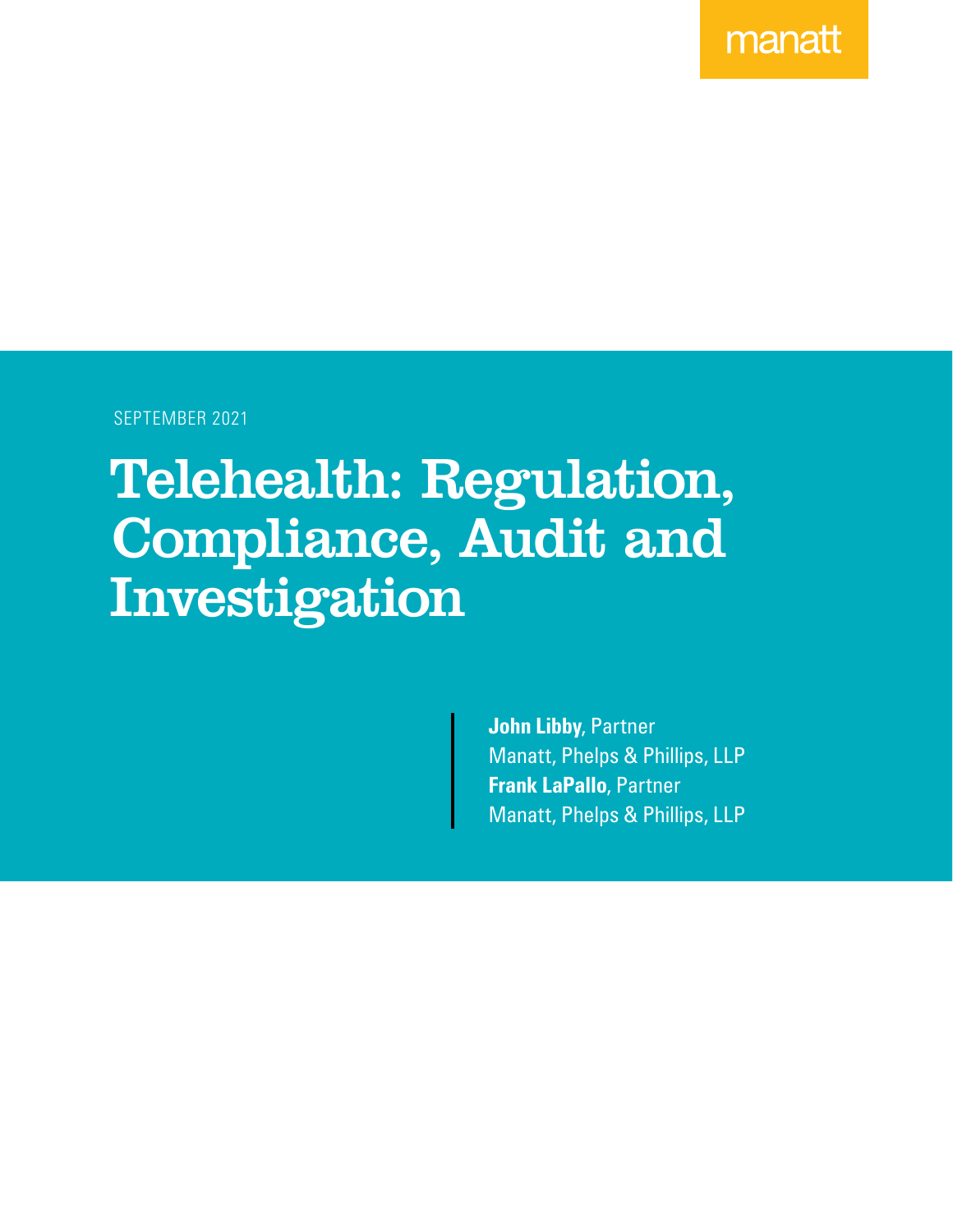| The contract of the contract of the contract of the contract of the contract of the contract of the contract of |                                        |  |   |        |                                                                                                                 |     |                                                                                                                 |  |  |       |                                                                                                                                                                                                                                |  |                                                                                                                 |  |  |  |  |      |  |
|-----------------------------------------------------------------------------------------------------------------|----------------------------------------|--|---|--------|-----------------------------------------------------------------------------------------------------------------|-----|-----------------------------------------------------------------------------------------------------------------|--|--|-------|--------------------------------------------------------------------------------------------------------------------------------------------------------------------------------------------------------------------------------|--|-----------------------------------------------------------------------------------------------------------------|--|--|--|--|------|--|
| the control of the control of the con-                                                                          |                                        |  |   |        |                                                                                                                 |     |                                                                                                                 |  |  |       |                                                                                                                                                                                                                                |  |                                                                                                                 |  |  |  |  |      |  |
|                                                                                                                 |                                        |  |   |        |                                                                                                                 |     | the contract of the contract of the contract of the contract of the contract of the contract of the contract of |  |  |       |                                                                                                                                                                                                                                |  |                                                                                                                 |  |  |  |  |      |  |
|                                                                                                                 |                                        |  |   |        | the contract of the contract of the contract of the contract of the contract of the contract of the contract of |     |                                                                                                                 |  |  |       |                                                                                                                                                                                                                                |  |                                                                                                                 |  |  |  |  |      |  |
|                                                                                                                 |                                        |  |   |        |                                                                                                                 |     |                                                                                                                 |  |  |       |                                                                                                                                                                                                                                |  |                                                                                                                 |  |  |  |  |      |  |
|                                                                                                                 | $\mathbf{u} = \mathbf{u} + \mathbf{u}$ |  |   |        |                                                                                                                 |     |                                                                                                                 |  |  |       |                                                                                                                                                                                                                                |  |                                                                                                                 |  |  |  |  |      |  |
|                                                                                                                 |                                        |  |   |        |                                                                                                                 |     |                                                                                                                 |  |  |       |                                                                                                                                                                                                                                |  |                                                                                                                 |  |  |  |  |      |  |
|                                                                                                                 |                                        |  |   |        |                                                                                                                 |     |                                                                                                                 |  |  |       |                                                                                                                                                                                                                                |  | the contract of the contract of the contract of the contract of the contract of the contract of the contract of |  |  |  |  |      |  |
| п.                                                                                                              |                                        |  | o |        |                                                                                                                 |     |                                                                                                                 |  |  |       |                                                                                                                                                                                                                                |  |                                                                                                                 |  |  |  |  |      |  |
|                                                                                                                 |                                        |  |   |        |                                                                                                                 |     |                                                                                                                 |  |  |       |                                                                                                                                                                                                                                |  |                                                                                                                 |  |  |  |  |      |  |
|                                                                                                                 | .                                      |  |   | ------ |                                                                                                                 |     |                                                                                                                 |  |  |       | a dia kaominina mpikambana amin'ny fivondronan-kaominin'i Gregoria ny faritr'i Nord-Amerika ao amin'ny fivondronan-kaominin'io Amerika. Ao io amin'ny faritr'i Andre-Amerika ao amin'ny fivondronan-kaominin'i Amerika ao amin |  |                                                                                                                 |  |  |  |  | - 80 |  |
|                                                                                                                 |                                        |  |   |        |                                                                                                                 |     |                                                                                                                 |  |  |       |                                                                                                                                                                                                                                |  |                                                                                                                 |  |  |  |  |      |  |
|                                                                                                                 |                                        |  |   | .      | □                                                                                                               | - 0 |                                                                                                                 |  |  | 7 F F | $\Box$                                                                                                                                                                                                                         |  | . 000 o <u>o o</u>                                                                                              |  |  |  |  |      |  |
|                                                                                                                 |                                        |  |   |        |                                                                                                                 |     |                                                                                                                 |  |  |       |                                                                                                                                                                                                                                |  |                                                                                                                 |  |  |  |  |      |  |
|                                                                                                                 | <b>.</b>                               |  |   |        |                                                                                                                 |     |                                                                                                                 |  |  |       | 00 0000000 000 0 0000000 000                                                                                                                                                                                                   |  |                                                                                                                 |  |  |  |  |      |  |
|                                                                                                                 |                                        |  |   |        |                                                                                                                 |     |                                                                                                                 |  |  |       |                                                                                                                                                                                                                                |  |                                                                                                                 |  |  |  |  |      |  |
|                                                                                                                 |                                        |  |   |        |                                                                                                                 |     |                                                                                                                 |  |  |       |                                                                                                                                                                                                                                |  |                                                                                                                 |  |  |  |  |      |  |

### About the Authors

John Libby, partner at Manatt, Phelps & Phillips, LLP, a former Assistant U.S. Attorney, leads Manatt's investigations and white collar defense practice. He represents businesses, as well as their officers and directors, during criminal investigations and prosecutions, as well as complex civil litigation.

Frank LaPallo, partner at Manatt, Phelps & Phillips, LLP, focuses his practice on the representation of health care enterprises, including with regard to transactions, fraud and abuse, licensing and certification, and operational, regulatory and litigation matters, including with respect to enterprises engaged in telehealth.

## About Manatt Health

Manatt Health integrates legal and consulting services to better meet the complex needs of clients across the health care system.

Combining legal excellence, firsthand experience in shaping public policy, sophisticated strategy insight and deep analytic capabilities, we provide uniquely valuable professional services to the full range of health industry players.

Our diverse team of more than 160 attorneys and consultants from Manatt, Phelps & Phillips, LLP, and its consulting subsidiary, Manatt Health Strategies, LLC, is passionate about helping our clients advance their business interests, fulfill their missions and lead health care into the future. For more information, visit <https://www.manatt.com/Health>or contact:

#### **John Libby**

**Partner** Manatt, Phelps & Phillips, LLP 310.312.4342

#### **Frank LaPallo**

**Partner** Manatt, Phelps & Phillips, LLP 310.312.4391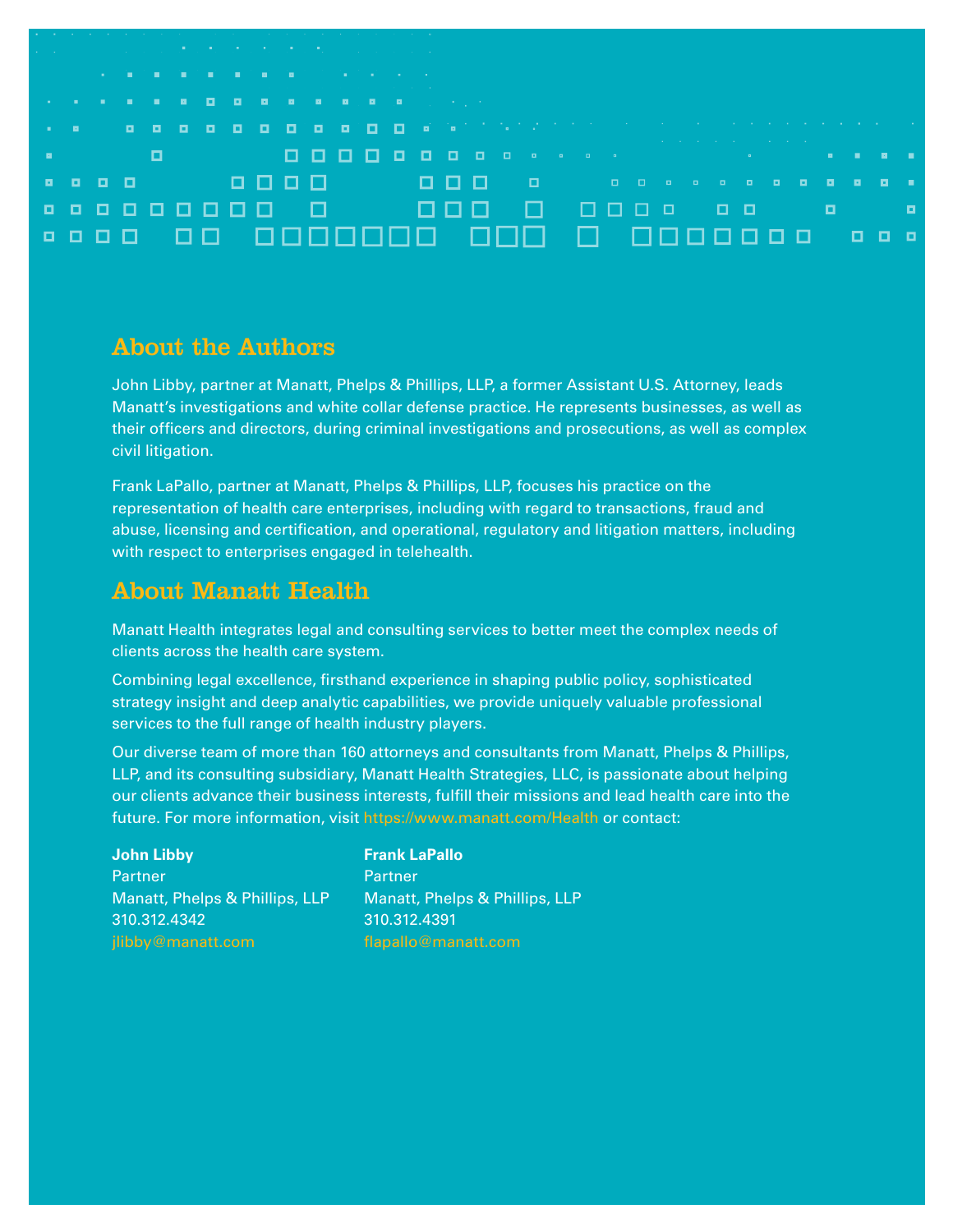Telehealth: Regulation, Compliance, Audit and Investigation



## Table of Contents

| I.  |    |    |  |  |  |  |  |  |  |  |  |  |
|-----|----|----|--|--|--|--|--|--|--|--|--|--|
|     | А. |    |  |  |  |  |  |  |  |  |  |  |
|     |    |    |  |  |  |  |  |  |  |  |  |  |
| II. |    |    |  |  |  |  |  |  |  |  |  |  |
|     | А. |    |  |  |  |  |  |  |  |  |  |  |
|     | В. |    |  |  |  |  |  |  |  |  |  |  |
|     | C. |    |  |  |  |  |  |  |  |  |  |  |
|     |    | 1. |  |  |  |  |  |  |  |  |  |  |
|     |    | 2. |  |  |  |  |  |  |  |  |  |  |
|     |    | 3. |  |  |  |  |  |  |  |  |  |  |
|     |    | 4. |  |  |  |  |  |  |  |  |  |  |
|     |    | 5. |  |  |  |  |  |  |  |  |  |  |
|     | D. |    |  |  |  |  |  |  |  |  |  |  |
|     | Е. |    |  |  |  |  |  |  |  |  |  |  |
|     |    | 1. |  |  |  |  |  |  |  |  |  |  |
|     |    | 2. |  |  |  |  |  |  |  |  |  |  |
|     |    | 3. |  |  |  |  |  |  |  |  |  |  |
|     | E. |    |  |  |  |  |  |  |  |  |  |  |
|     | G. |    |  |  |  |  |  |  |  |  |  |  |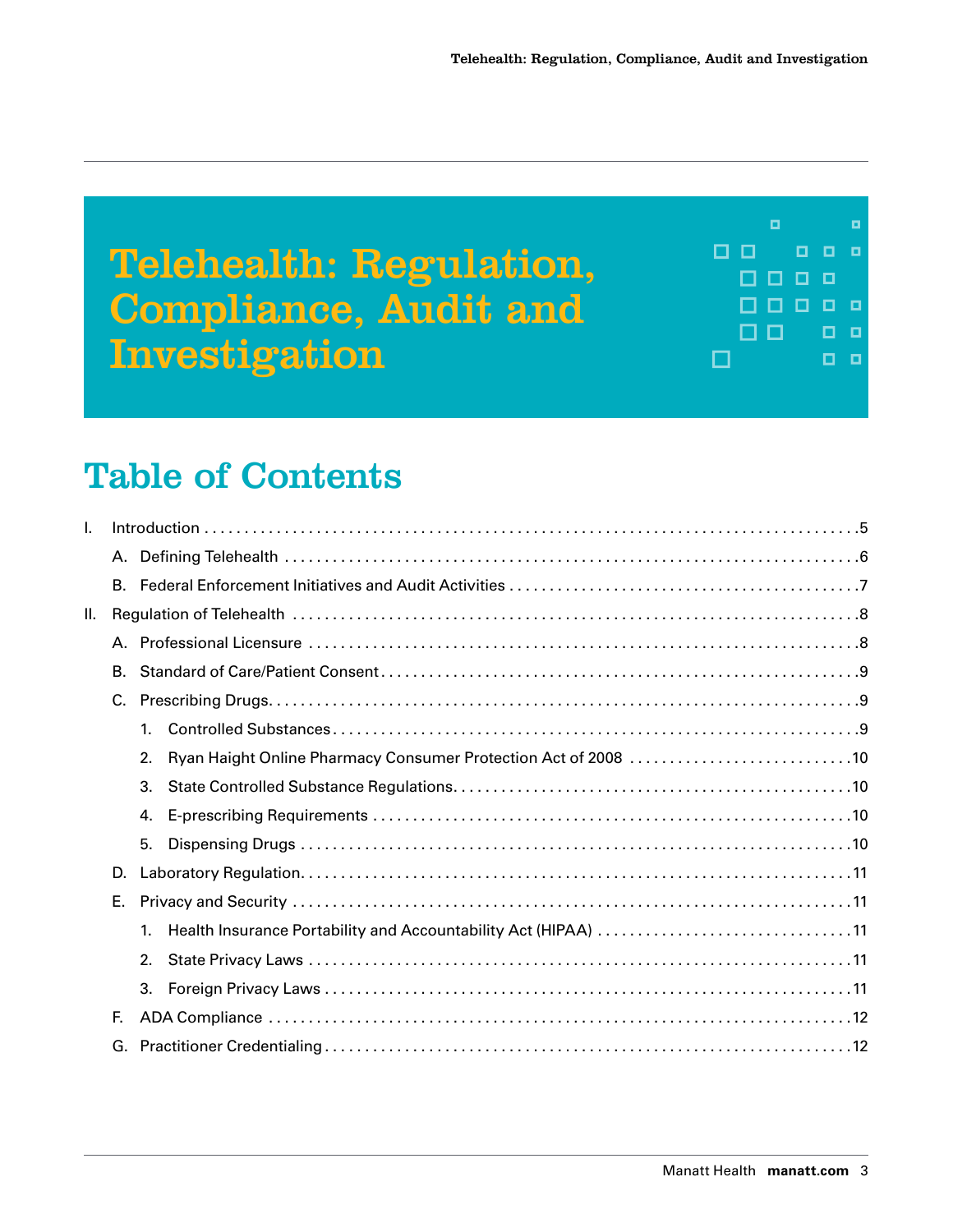## Telehealth: Regulation, Compliance, Audit and Investigation

 $\Box$ о  $\Box$ o  $\Box$  $\blacksquare$  $\Box$ п □ □ 0000 П 0 O  $\Box$  $\Box$  $\Box$  $\Box$  $\Box$ 

|         | 1. |                                                                                        |  |  |  |  |  |  |
|---------|----|----------------------------------------------------------------------------------------|--|--|--|--|--|--|
|         | 2. |                                                                                        |  |  |  |  |  |  |
|         | 3. |                                                                                        |  |  |  |  |  |  |
|         | 4. |                                                                                        |  |  |  |  |  |  |
|         | 5. |                                                                                        |  |  |  |  |  |  |
|         | 6. |                                                                                        |  |  |  |  |  |  |
|         | 7. |                                                                                        |  |  |  |  |  |  |
|         | 8. |                                                                                        |  |  |  |  |  |  |
|         |    |                                                                                        |  |  |  |  |  |  |
| А.      |    |                                                                                        |  |  |  |  |  |  |
| В.      |    | The Need for Prompt, Thorough and Independent Internal Investigations 16               |  |  |  |  |  |  |
|         | 1. |                                                                                        |  |  |  |  |  |  |
|         | 2. |                                                                                        |  |  |  |  |  |  |
| $C_{1}$ |    |                                                                                        |  |  |  |  |  |  |
|         | 1. | Initial Steps: Defining the Scope, Establishing the Investigative Team, and Preserving |  |  |  |  |  |  |
|         | 2. |                                                                                        |  |  |  |  |  |  |
|         | 3. |                                                                                        |  |  |  |  |  |  |
|         | 4. |                                                                                        |  |  |  |  |  |  |
|         | 5. |                                                                                        |  |  |  |  |  |  |
| D.      |    |                                                                                        |  |  |  |  |  |  |
|         |    |                                                                                        |  |  |  |  |  |  |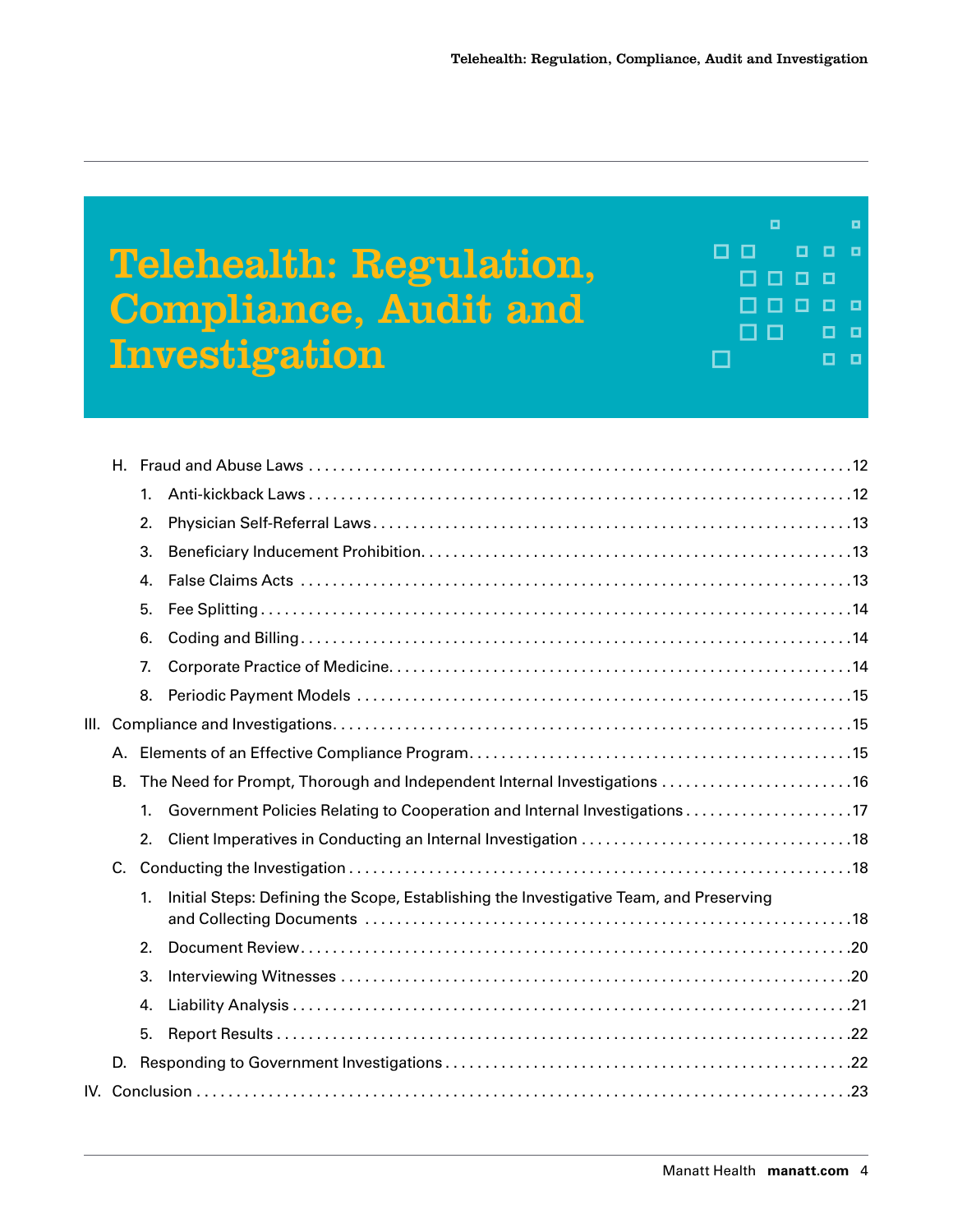## <span id="page-4-0"></span>I. Introduction

Use and acceptance of telehealth technologies have grown very substantially since the start of the COVID-19 pandemic[.1](#page-23-0) This growth has been substantially facilitated by waivers and relaxations of existing rules that otherwise restrict both settings and arrangements in which telehealth is permitted and reimbursement for such care. $^{\rm 2}$  These developments amplified a prior trend toward increasing utilization of telehealth technologies across multiple settings.[3](#page-23-0)

In health care, increased utilization of, and increased scope of reimbursement for, particular categories of caregiving are often followed by increased incidence of noncompliance and fraud. These developments result in increased attention from government enforcers and private whistleblowers. As well, the "tech" element of telehealth has drawn into the field entrepreneurs who often have less familiarity with the broad and deep regulatory schemes of the American health care system than more experienced industry participants. Inevitably, where large amounts of money are available, true scamsters (as distinguished from those who, acting in good faith, simply err) are drawn in; and their actions influence the regulatory scrutiny that those operating in good faith must endure. In addition, private equity seems to be drawn to funding both startups and established companies in the telehealth area, new ventures which will need to focus on the significant and evolving compliance requirements in this area.

In light of these developments, it is important for those operating in the telehealth space to be aware of the regulatory requirements and hurdles they face, develop robust compliance programs, and be prepared to investigate their own operations and employees when potential violations are discovered.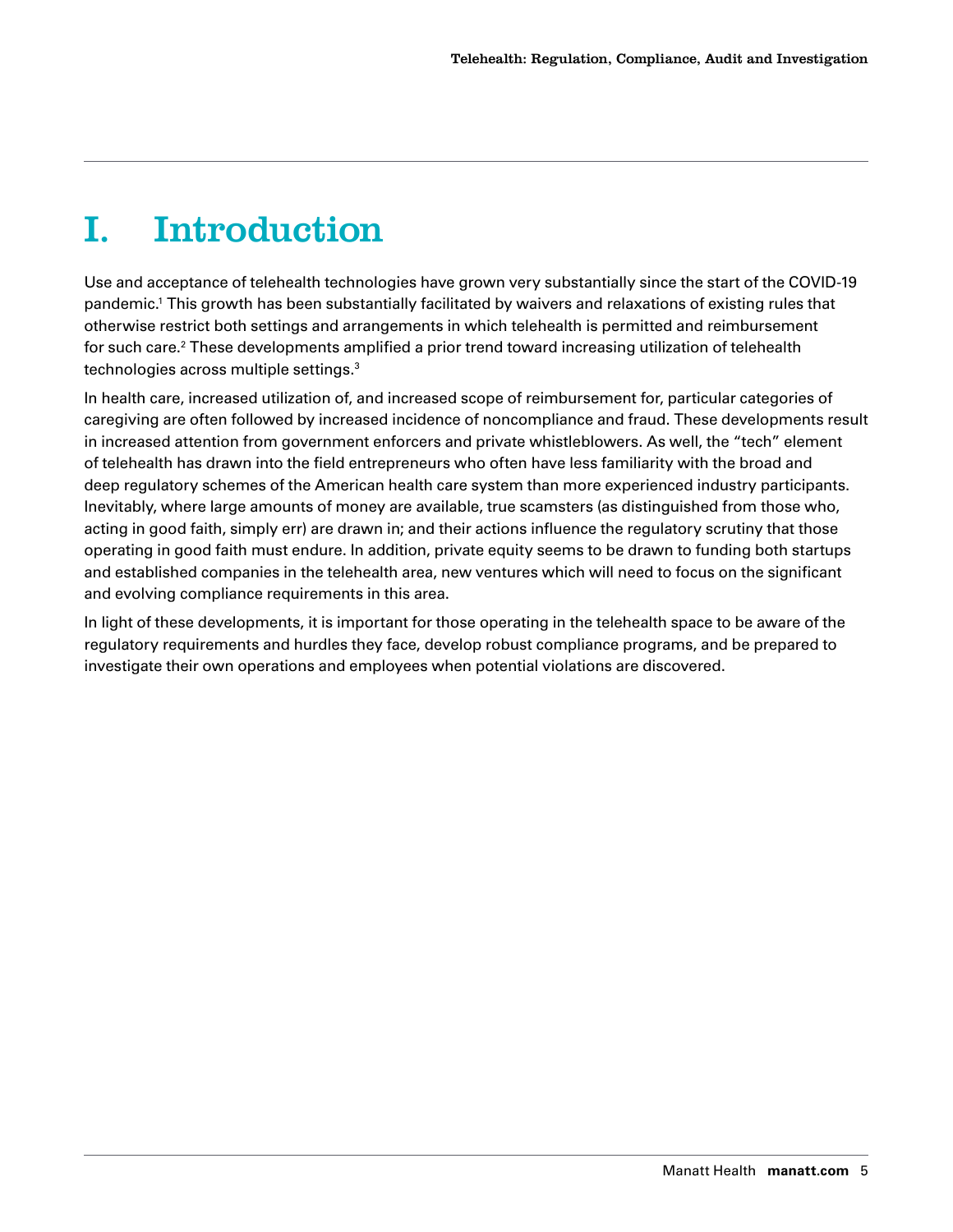## <span id="page-5-0"></span>A. Defining Telehealth

Telehealth technologies help to facilitate care delivery in multiple settings. The table below identifies several of the most frequently used. The regulatory and compliance issues addressed below are, to varying degrees, implicated in all of them.

| <b>Provider-to-Provider Platforms</b> |                                     |                                                                                                                                                                              |               |              |                                                |  |  |  |  |  |  |
|---------------------------------------|-------------------------------------|------------------------------------------------------------------------------------------------------------------------------------------------------------------------------|---------------|--------------|------------------------------------------------|--|--|--|--|--|--|
|                                       | <b>Use Case</b>                     | <b>Description</b>                                                                                                                                                           | <b>Timing</b> | <b>Video</b> | <b>Information Transferred</b>                 |  |  |  |  |  |  |
|                                       | eConsult                            | Templated communications, where primary<br>care provider eConsults with specialist to share<br>information and discuss patient care.                                         | Asynchronous  | No           | Medical records and images                     |  |  |  |  |  |  |
| $\mathbf{2}$                          | <b>Virtual video</b><br>consult     | Distant specialist connects in real time to a<br>provider/clinical setting to deliver a clinical<br>service directly supporting the care of a patient<br>(e.g., telestroke). | Synchronous   | Yes          | Medical records and images                     |  |  |  |  |  |  |
| $\sqrt{3}$                            | elCU/TeleAcute                      | Remote covering clinicians use multiple<br>modalities (video, monitor data) to follow a<br>defined set of seriously ill patients.                                            | Synchronous   | Yes          | Medical records, images and<br>monitoring data |  |  |  |  |  |  |
|                                       | <b>Direct-to-Consumer Platforms</b> |                                                                                                                                                                              |               |              |                                                |  |  |  |  |  |  |
| $\overline{4}$                        | <b>Second opinion</b>               | Patient-initiated electronic request for provider<br>to give an opinion on a clinical case.                                                                                  | Asynchronous  | No           | Medical records and images                     |  |  |  |  |  |  |
| 5                                     | <b>Remote-patient</b><br>monitoring | Providers remotely monitor patients via<br>connected/mHealth devices or PROs.                                                                                                | Synchronous   | No           | Monitoring data and patient-<br>reported data  |  |  |  |  |  |  |
| $6 \overline{6}$                      | <b>Video visit</b>                  | Provider connects directly with patient via video<br>to conduct equivalent of a visit.                                                                                       | Synchronous   | Yes          | None                                           |  |  |  |  |  |  |
|                                       | eVisit                              | Provider connects with patient via email or<br>secure messaging to provide clinical advice or<br>support.                                                                    | Asynchronous  | No           | Patient-reported data<br>and images            |  |  |  |  |  |  |

Source: American Hospital Association, *Telehealth, A Path to Virtual Integrated Care*.

This chart alone indicates the various possible compliance issues that can arise in the telehealth setting. Is the transmission of patient health information (PHI) secure? Is a telehealth consult clinically appropriate? How are reimbursement rules requiring face-to-face interaction implicated, and which ones have been relaxed during the public health emergency (PHE) $^4$  declared during the pandemic? These and other issues will be addressed in the balance of this article.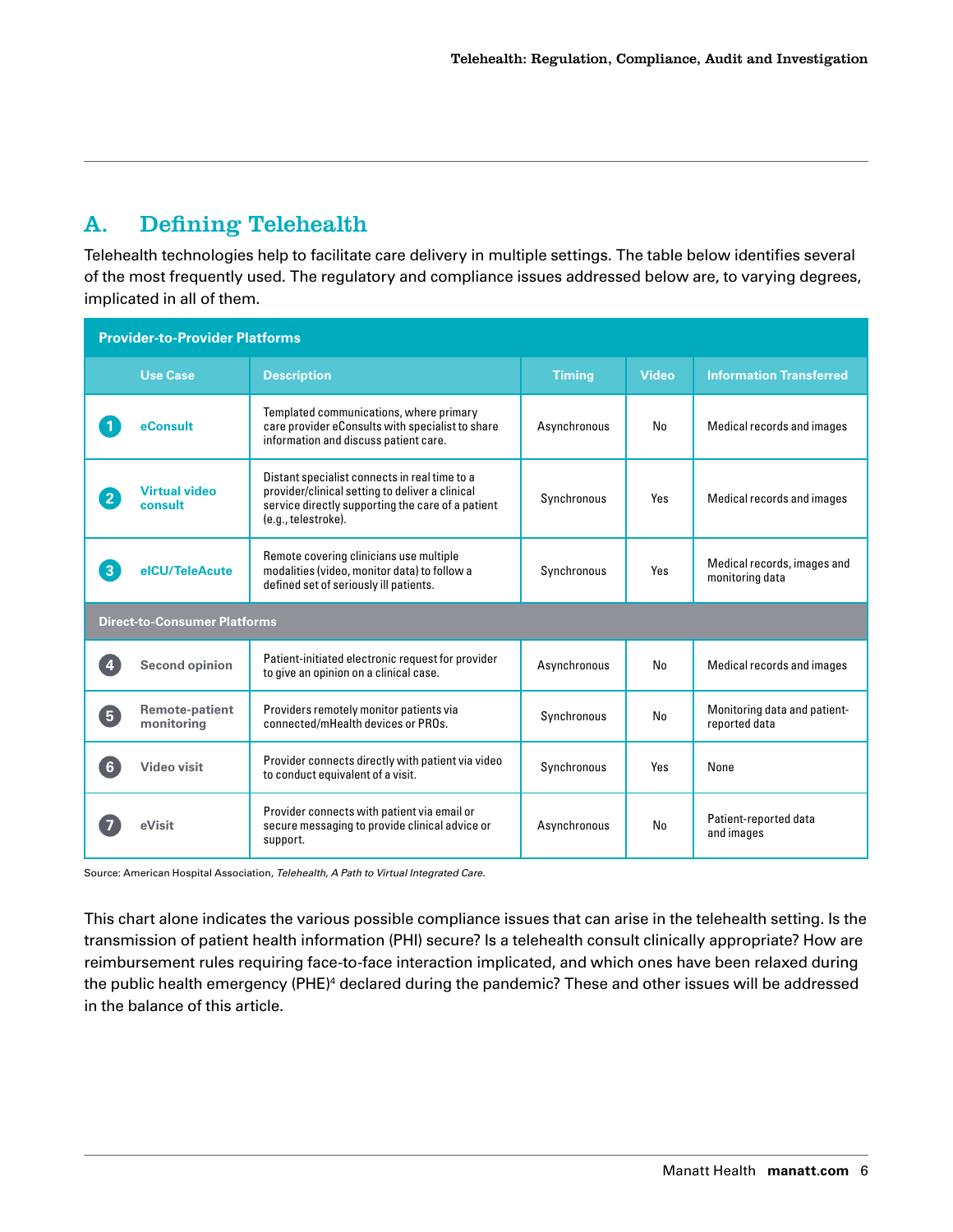## <span id="page-6-0"></span>B. Federal Enforcement Initiatives and Audit Activities

Enforcement attention on telehealth has been vigorous. Thus telehealth providers are well-advised to focus on compliance with regulatory requirements and risk assessment. Recent Office of Inspector General (OIG) of the Department of Health and Human Services (HHS) reports, enforcement actions and statements illustrate these points.

In 2018, the OIG reported on an audit of telehealth payments made by CMS based on a stratified random sample of 100 claims out of 191,118 Medicare-paid distant-site telehealth claims.[5](#page-23-0) In the relevant period (2014– 2015), 31 claims in the sample did not meet Medicare requirements for payment, including 24 claims where the originating sites were nonrural (and thus did not qualify for Medicare reimbursement as telehealth), and seven claims were billed by institutional providers that were not eligible to provide telehealth services.

In 2019 the OIG and the U.S. Department of Justice announced a major national takedown against telefraud, charging 24 defendants in 17 judicial districts with \$1.7 billion in fraudulent Medicare claims, of which \$900 million were paid. The alleged scheme involved the payment of illegal kickbacks and bribes by DME companies in exchange for the referral of Medicare beneficiaries by medical professionals working with fraudulent telemedicine companies for medically unnecessary back, shoulder, wrist and knee braces. Some of the defendants allegedly controlled an international telemarketing network that lured hundreds of thousands of elderly and/or disabled patients into a criminal scheme that crossed borders, involving call centers in the Philippines and throughout Latin America. The defendants allegedly paid doctors to prescribe DME either with no patient interaction or with only a brief telephonic conversation with patients they had never met or seen.[6](#page-23-0)

In September 2020, the OIG announced the "2020 National Health Care Fraud Takedown,"[7](#page-23-0) alleging a "marketing network that lured hundreds of thousands of unsuspecting individuals into a criminal scheme through telemarketing calls, direct mail, television advertisements, and internet pop-up advertisements." "Defendant telemedicine executives allegedly paid medical practitioners to order unnecessary durable medical equipment, genetic and other diagnostic testing, and medications, either without any patient interaction or with only a brief telephonic conversation with patients they had never met or seen." Often, the durable medical equipment, test results or medications "were not provided to the beneficiaries or were worthless to the patients and their actual primary care doctors, and the misdirection, fake diagnoses, and unneeded tests misled patients and delayed their chance to seek appropriate treatment for medical complaints." The largest amount of alleged fraud loss charged in connection with the cases announced—\$4.5 billion in allegedly false and fraudulent claims submitted by more than 86 criminal defendants in 19 judicial districts—related to schemes involving telemedicine.

The OIG's current work plan includes numerous items addressed to telehealth: Medicaid—Telehealth Expansion During COVID-19 Emergency,<sup>8</sup> Use of Medicare Telehealth Services During the COVID-19 Pandemic[,9](#page-23-0) Medicare Telehealth Services During the COVID-19 Pandemic: Program Integrity Risks[,10](#page-23-0) Home Health Agencies' Challenges and Strategies in Responding to the COVID-19 Pandemic,<sup>11</sup> Audits of Medicare Part B Telehealth Services During the COVID-19 Public Health Emergency,<sup>12</sup> and Use of Telehealth to Provide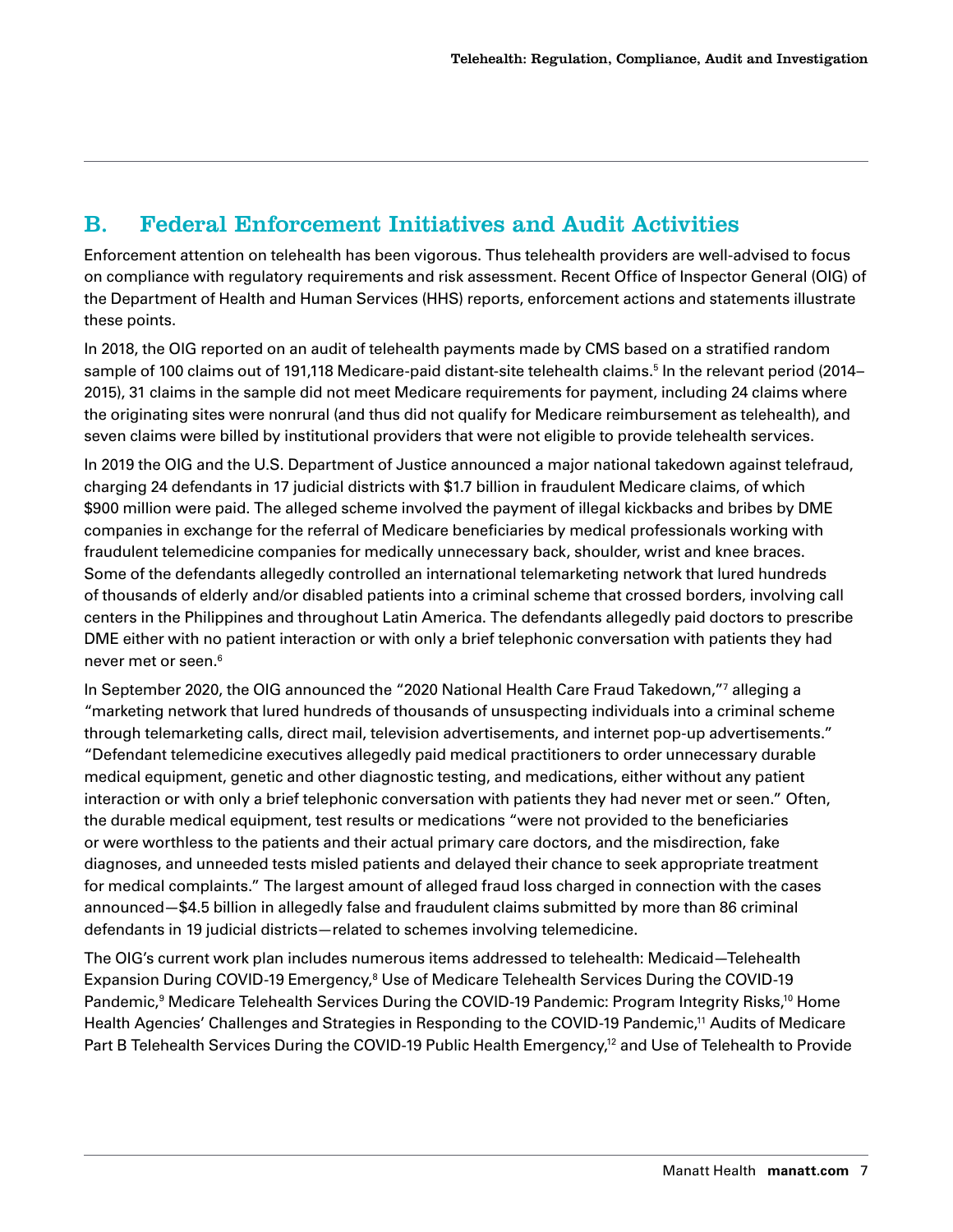<span id="page-7-0"></span>Behavioral Health Services in Medicaid Managed Care.<sup>13</sup> And in prepared remarks for the April 2021 HCCA Compliance Institute, OIG Principal Deputy Inspector General Grimm included "Realizing the Potential of Telehealth" as one of the OIG's ten key compliance priorities[.14](#page-23-0)

Finally, lest legitimate providers infer that they are in the crosshairs, there is an indication that the OIG is able to distinguish blatant fraud schemes from the more typical errors that providers have made since the government became such a large payer of health care costs. Thus in February 2021, Principal Deputy Inspector General Grimm released a statement distinguishing between "telefraud" and "telehealth fraud":

"We are aware of concerns raised regarding enforcement actions related to 'telefraud' schemes, and it is important to distinguish those schemes from telehealth fraud. In the last few years, the OIG has conducted several large investigations of fraud schemes that inappropriately leveraged the reach of telemarketing schemes in combination with unscrupulous doctors conducting sham remote visits to increase the size and scale of the perpetrator's criminal operations. In many cases, the criminals did not bill for the sham telehealth visit. Instead, the perpetrators billed fraudulently for other items or services, like durable medical equipment or genetic tests. We will continue to vigilantly pursue these 'telefraud' schemes and monitor the evolution of scams that may relate to telehealth.["15](#page-23-0)

## II. Regulation of Telehealth

During the COVID-19 pandemic, both the federal and state governments implemented temporary waivers of many regulatory requirements relevant to telehealth. Except as otherwise noted, this article addresses regulatory provisions in effect before these waivers; i.e., the permanent rules. There has been considerable discussion of making some of the waivers permanent in the post-pandemic period[.16](#page-23-0) Whether or not some or all of these waivers are made permanent—and that is by no means certain<sup>17</sup>—the regulatory issues discussed below will, to some degree, remain, and operators in the telehealth space will have to be aware of and address them. Finally, regulation of telehealth is changing at a rapid pace. Readers are well-advised to avail themselves of resources that monitor and report on such change[.18](#page-23-0)

## A. Professional Licensure

Persons engaged in the delivery of health care services are generally subject to state licensure laws. In the context of telehealth, the relevant inquiry is where is the patient located. Professional licensing laws are "consumer protection" laws intended to protect residents of a given state. Thus, in general, the provision of licensed professional services to a state's residents via telehealth requires a professional license issued by that state.<sup>19</sup> There are some exceptions for peer-to-peer consulting<sup>20</sup> and for limited interactions with a state's residents by a physician licensed in another state, including treatment by physicians licensed in a neighboring state who provide services to residents of the nearby state.<sup>21</sup> Finally, a few states issue special telehealth licenses or permit registrations that allow out-of-state providers to provide telehealth services to patients in state.<sup>22</sup>

Some states have statutes/rules applicable to telehealth that apply to professionals in multiple license categories.<sup>[23](#page-24-0)</sup> Other states have telehealth rules/statutes that apply specifically to medicine.<sup>[24](#page-24-0)</sup>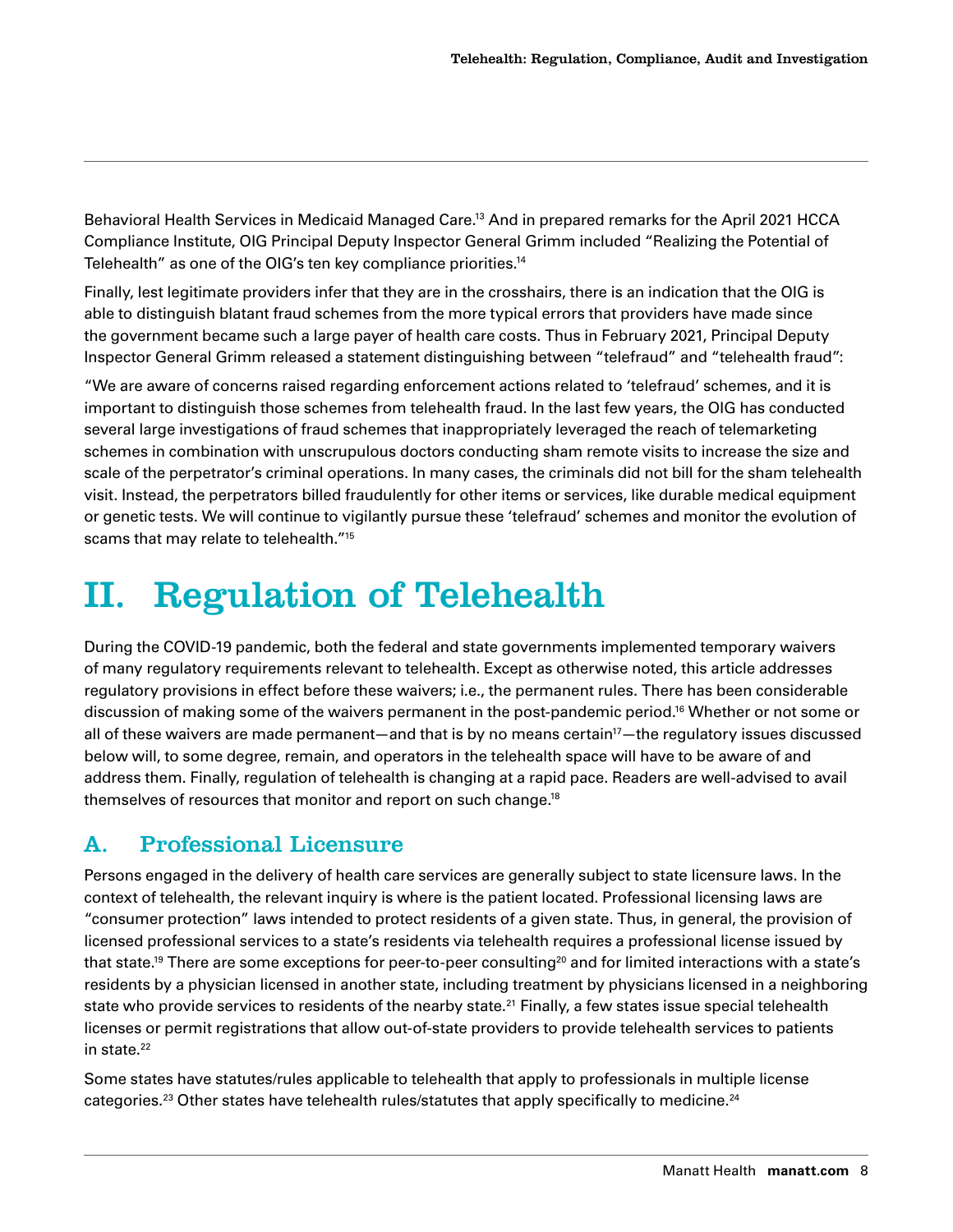<span id="page-8-0"></span>Various interstate compacts may facilitate the provision of telehealth services. These compacts are agreements among participating states to work together to streamline the licensing process for clinicians who want to practice in multiple states. There are compacts for medicine,<sup>25</sup> nursing,<sup>26</sup> physical therapy,<sup>[27](#page-24-0)</sup> EMS personnel,<sup>28</sup> audiology and speech therapy<sup>29</sup> and psychology.<sup>[30](#page-24-0)</sup> Except for the psychology pact, which is intended to allow licensed psychologists to practice telepsychology and conduct temporary in-person face-to-face practice of psychology across state boundaries without necessitating that an individual become licensed in every state to practice, the compacts do not in themselves allow a professional who is licensed in one participating state to practice in another state. Rather, they streamline the licensing process by which a professional licensed in a participating state can obtain a license from another participating state.<sup>[31](#page-24-0)</sup>

## B. Standard of Care/Patient Consent

The standard of care for health care services delivered via telehealth technologies is generally the same as for care delivered in person.[32](#page-24-0) Similarly, patient consent is required to provide treatment. However, most states require some form of explicit patient consent to treatment via telehealth, either verbal or written,<sup>[33](#page-24-0)</sup> and that consent should be documented in the encounter record. As with other telehealth regulatory considerations, the law/rules of the state of the patient's residence will apply. The key here is establishing the provider-patient relationship in compliance with state law.

## C. Prescribing Drugs

Prescribing medication for patients is one of the most common acts of medical practice. Prescribing, dispensing or furnishing drugs is subject to varying requirements from state to state. Under California law, for example, it is unprofessional conduct for a physician to prescribe, dispense or furnish "dangerous" drugs (i.e., drugs bearing the legend that federal law prohibits dispensing without prescription without an appropriate prior examination and a medical indication).<sup>[34](#page-24-0)</sup> In California, an appropriate prior examination does not require an in-person interaction between the patient and the licensee and can be achieved through the use of telehealth, including, but not limited to, a self-screening tool or a questionnaire, provided that the licensee complies with the appropriate standard of care. In Florida, a telehealth provider may use telehealth to perform a patient evaluation, but may not use telehealth to prescribe a controlled substance unless the controlled substance is prescribed for a psychiatric disorder, for inpatient treatment at a hospital, for a patient receiving hospice services or for the resident of a nursing home facility.<sup>[35](#page-24-0)</sup> In most states an Internet/online questionnaire alone is inadequate to establish a patient-provider relationship for prescribing purposes.<sup>[36](#page-24-0)</sup>

#### **1. Controlled Substances**

Under federal law, prescribers must be registered with the Drug Enforcement Administration to prescribe controlled substances[.37](#page-24-0) As well, state laws impose requirements with respect to "secure prescription" forms<sup>38</sup> or official prescription forms<sup>39</sup> and obligations to check a controlled substance database before prescribing.[40](#page-25-0)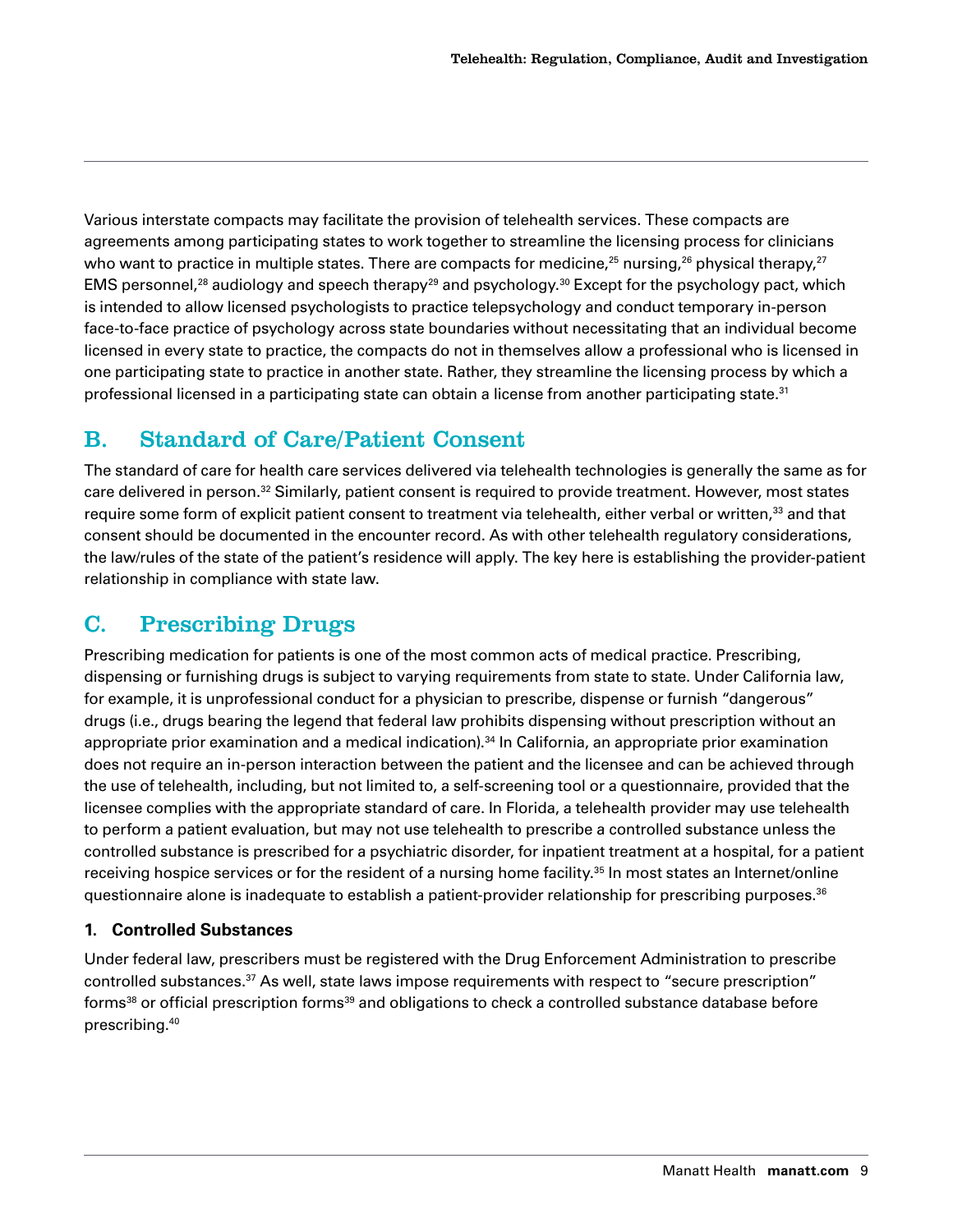#### <span id="page-9-0"></span>**2. Ryan Haight Online Pharmacy Consumer Protection Act of 2008**

The Ryan Haight Online Pharmacy Consumer Protection Act of 2008 (Pub. L. 110-425) ("Ryan Haight Act" or "act"), enacted in 2008, amended the Controlled Substances Act by adding various provisions to prevent the illegal distribution and dispensing of controlled substances by means of the Internet. The act makes it illegal under federal law to "deliver, distribute, or dispense a controlled substance by means of the Internet, except as authorized by [the Controlled Substances Act]." The Ryan Haight Act was enacted to prevent "rogue websites" fueling the abuse of prescription controlled substances, setting out numerous regulatory requirements and other substantive provisions. The act mandates, with limited exceptions,<sup>[41](#page-25-0)</sup> that the dispensing of controlled substances by means of the Internet be predicated on a valid prescription issued by a practitioner who has conducted at least one in-person medical evaluation of the patient. The act also added two new criminal offenses to the Controlled Substances Act: making it explicitly unlawful for any person to knowingly or intentionally dispense, distribute or deliver a controlled substance by means of the Internet or to aid and abet such actions; and prohibiting using the Internet to knowingly or intentionally advertise illegal transactions of controlled substances that are not authorized by the Controlled Substances Act.

Significantly, the act also provided a definition of the "practice of telemedicine"—practice "conducted by a practitioner who has obtained from the [DEA] Administrator a special registration under [21 U.S.C. 831(h)]." The act, as amended, contemplates that the DEA will issue regulations effectuating this telemedicine special registration provision by October 24, 2019. However, the DEA has not yet issued such regulations. Thus, but for the current exception applicable during the COVID public health emergency<sup>42</sup> (and the non-public health emergency exceptions referenced above and in the footnote), the prescribing practitioner must conduct at least one in-person medical evaluation of the patient before prescribing controlled substances.<sup>[43](#page-25-0)</sup>

#### **3. State Controlled Substance Regulations**

States have enacted their own controlled substance regulations.[44](#page-25-0) In some cases, state statutes or regulations restrict telehealth providers from prescribing controlled substances without an in-person visit.[45](#page-25-0)

#### **4. E-prescribing Requirements**

Some states have enacted requirements that certain prescribers for controlled substances must conduct prescribing electronically (subject to specified exceptions).[46](#page-25-0) Further, under Medicare Part D, prescribers must, except in circumstances in which the Secretary waives the requirement, conduct all prescribing for Schedule II, III, IV and V controlled substances electronically.<sup>47</sup>

#### **5. Dispensing Drugs**

Drug dispensing via mail or other shipment is part of the offerings of some direct-to-consumer telehealth providers. Dispensing of dangerous drugs generally requires a pharmacy license, although some states permit physicians to dispense drugs to their patients.[48](#page-25-0) Some states have telepharmacy rules to allow remote site dispensing by an in-state pharmacy.<sup>49</sup> Out-of-state pharmacies typically must hold a license issued by the state in which the patient is located,<sup>[50](#page-25-0)</sup> and some states require that the pharmacist-in-charge of such a pharmacy be licensed by the state in which the patient is located.<sup>51</sup>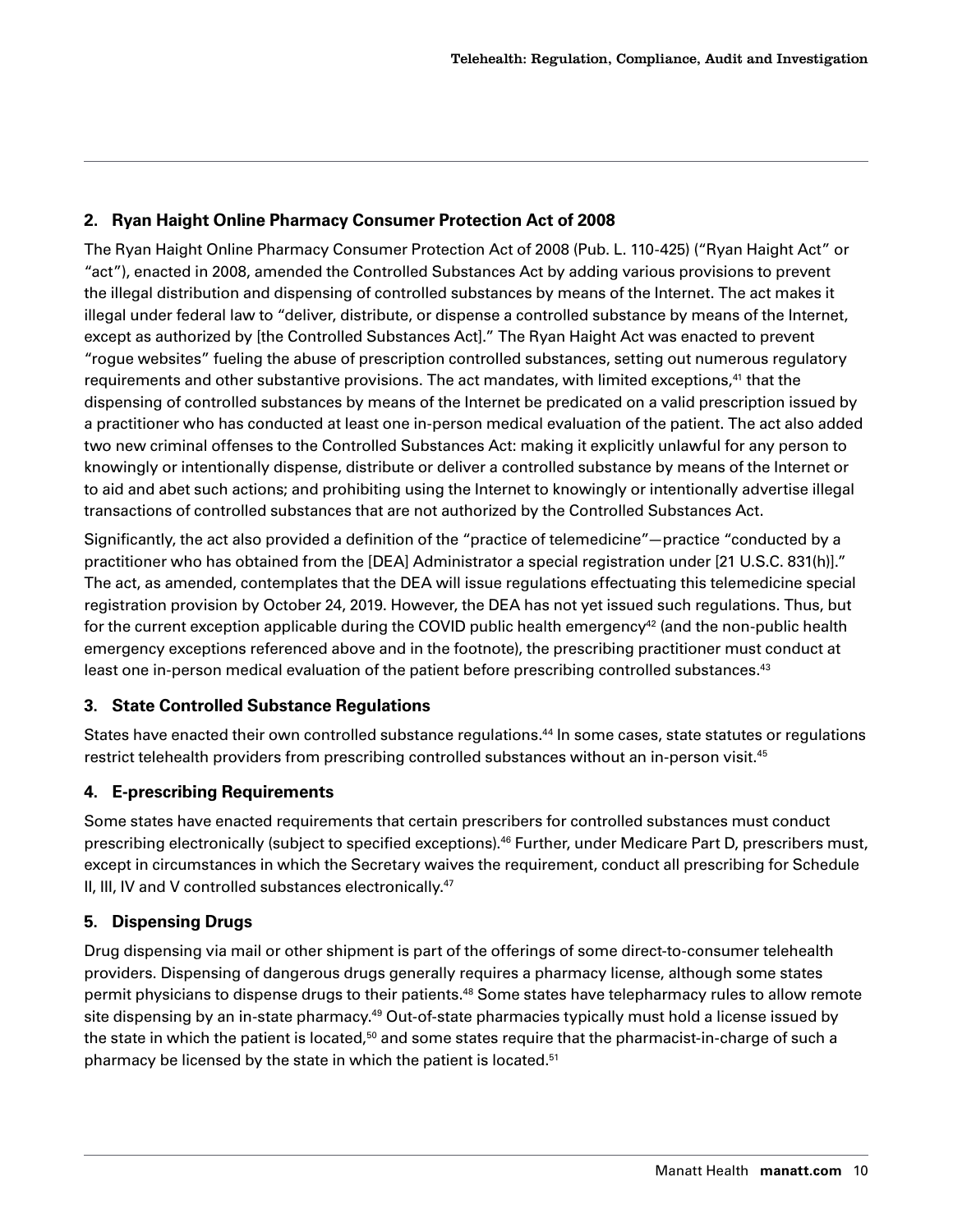## <span id="page-10-0"></span>D. Laboratory Regulation

Included in the business models of some telehealth providers are clinical laboratory services. These services may include tests to detect COVID-19 antibodies and other diagnostic testing. Clinical laboratories are regulated by CMS under the Clinical Laboratory Improvement Amendments of 1988<sup>[52](#page-25-0)</sup> (CLIA), as well as by statutes and regulations in several states. If a state enacts clinical laboratory laws that provide for requirements equal to or more stringent than the requirements of CLIA, CMS may exempt clinical laboratories in that state from CLIA.<sup>53</sup> Two states, New York and Washington, are currently exempt.<sup>54</sup> Otherwise, CLIA certification is required for clinical laboratories offering laboratory testing to patients, and some nonexempt states also have laws and rules regulating clinical laboratories. CLIA certification is achieved through applications submitted to specified state agencies[.55](#page-25-0) CLIA-certified clinical laboratories are subjected to extensive requirements in accordance with the complexity of tests performed (waived, moderate or high), including with respect to proficiency testing, specimen handling, personnel and quality controls.

An issue receiving increasing attention is "direct access testing" (DAT), in which a laboratory accepts a request to conduct a clinical laboratory test directly from a patient without a requirement for a physician order. Where DAT is permitted, it is commonly ordered by an individual without a prior consultation with a physician or a physician's request for testing. There is no restriction on DAT under CLIA.[56](#page-25-0) States have varying approaches to DAT[.57](#page-25-0)

## E. Privacy and Security

#### **1. Health Insurance Portability and Accountability Act (HIPAA)**

If a telehealth provider is a HIPAA "covered entity" (i.e., an organization that furnishes, bills for or is paid for health care in the normal course of business and that transmits any health information in electronic form in connection with a HIPAA-covered transaction), HIPAA's privacy, security and breach notification rules apply[.58](#page-26-0) With respect to telehealth technology platforms, it should be noted that there is no government certification of HIPAA compliance. Thus, telehealth providers must conduct their own HIPAA-required risk analysis,<sup>59</sup> and ensure that PHI is exchanged and maintained in a secure, compliant manner.

#### **2. State Privacy Laws**

Telehealth providers are also subject to state health care privacy laws. Health care privacy laws that are more stringent than HIPAA requirements are not preempted.<sup>[60](#page-26-0)</sup> Thus, the prudent approach would be for the covered entity telehealth provider to employ whichever are the most stringent requirements applicable to its operations across its platform.

#### **3. Foreign Privacy Laws**

Laws of other countries can apply if the telehealth provider serves residents of those countries. For example the European Union General Data Protection Regulation<sup>61</sup> can apply if residents of the EU interact with a telehealth provider based in the United States.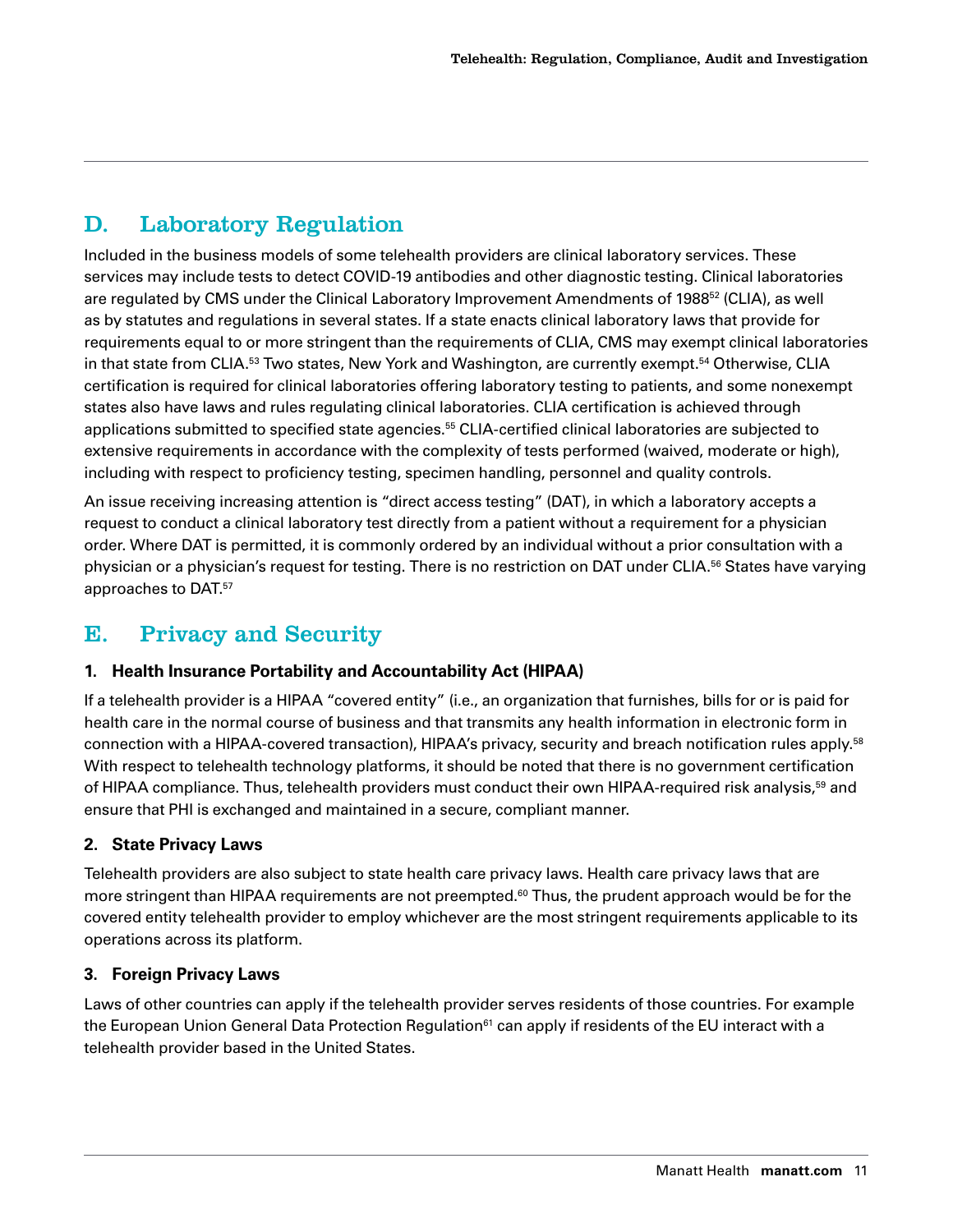## <span id="page-11-0"></span>F. ADA Compliance

The Americans with Disabilities Act (ADA)<sup>62</sup> requires accessibility for in-person health care.<sup>63</sup> Also, Section 1557 of the Affordable Care Act<sup>[64](#page-26-0)</sup> and implementing regulations<sup>[65](#page-26-0)</sup> provide that an individual shall not be excluded from participation in, be denied the benefits of or be subjected to discrimination on the grounds prohibited under, inter alia, the ADA. If the technology used by a telehealth provider does not make its services reasonably accessible to individuals with disabilities, liability under these statutes and regulations might result. In addition to enforcement by, among other agencies, the DHHS Office for Civil Rights, the Department of Justice and the Federal Communications Commission, private actions under the ADA are authorized.<sup>66</sup> In light of the foregoing, telehealth providers are well-advised to make reasonable efforts to make their services accessible to persons who are blind or have low vision, or are deaf or hard of hearing.

## G. Practitioner Credentialing

As with any health care setting, operators of telehealth enterprises must assure that their providers have the licenses, competence and other qualifications to perform the services offered. Direct-to-consumer telehealth entities will credential their providers in a manner similar to the way in which comparable in-person operators credential their providers. Special credentialing issues arise where telemedicine services are provided to patients of one institution by physicians located at another institution. Both the Medicare conditions of participation for hospitals and the hospital accreditation standards of The Joint Commission (TJC) address this issue. Under Medicare hospital conditions of participation, a hospital ("originating site") receiving medical services from another hospital ("distant site") may rely on the credentialing performed by the distant site hospital if certain conditions are met.<sup>67</sup> A similar rule applies where the distant site is not a hospital.<sup>[68](#page-26-0)</sup> The TJC medical staff accreditation standard allows a similar approach.<sup>69</sup>

## H. Fraud and Abuse Laws

#### **1. Anti-kickback Laws**

The federal anti-kickback statute (AKS)<sup>70</sup> prohibits offering, paying, soliciting or receiving any remuneration for referrals of items or services for which payment may be made in whole or in part under a federal health care program. Violation of the AKS is a crime, and administrative penalties under the Civil Money Penalties Act, enforced by the OIG, are also authorized.<sup>71</sup> As well, states generally have anti-kickback statutes. In some cases these apply to all payers[;72](#page-27-0) in other cases, they apply only to services covered by the state's Medicaid program.<sup>73</sup> Kickback exposure can arise in the context of telehealth, among other ways, where a telehealth enterprise offers filling of drug prescriptions or performing of clinical laboratory services by affiliated providers. Financial relationships between the ordering physician and the pharmacy or laboratory that fulfills these orders can implicate anti-kickback statutes. AKS exposure can also arise where remuneration is given to Medicare or Medicaid beneficiaries to induce them to utilize items or services covered by such programs.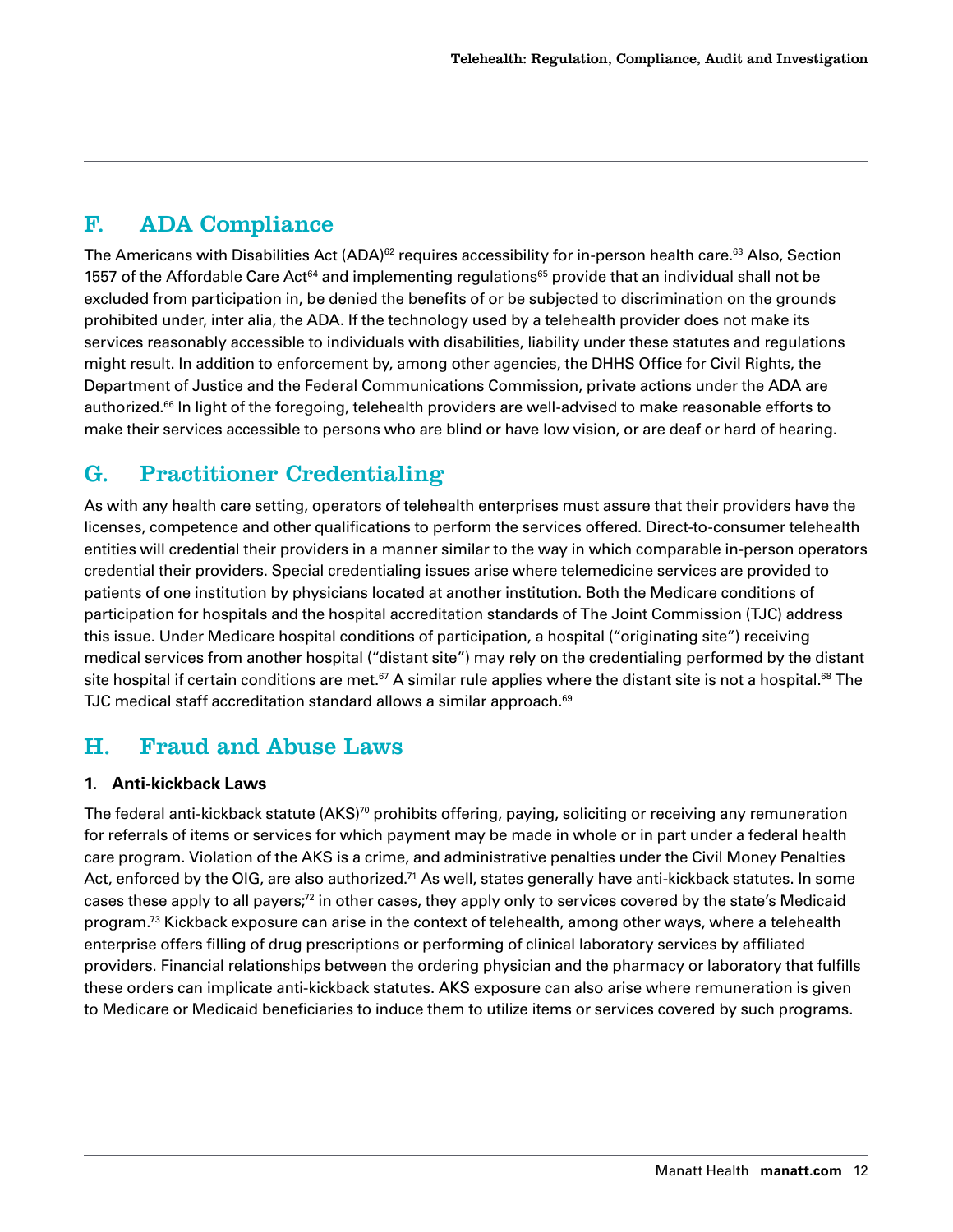#### <span id="page-12-0"></span>**2. Physician Self-Referral Laws**

The federal Physician Self-Referral Law,<sup>74</sup> commonly referred to as the Stark Law, prohibits physicians from referring patients to receive "designated health services" payable by Medicare or Medicaid from entities with which the physician or an immediate family member has a financial relationship, unless an exception applies. Financial relationships include both ownership/investment interests and compensation arrangements. There are also state analogs to the Stark Law[.75](#page-27-0) In the telehealth context, the Stark Law and state analog statutes could be implicated if a physician owner or employee of a telehealth business has a direct or indirect financial relationship with a laboratory or pharmacy and that physician orders laboratory services to be provided by the laboratory or drugs to be dispensed by the pharmacy.

#### **3. Beneficiary Inducement Prohibition**

The beneficiary inducement statute<sup>76</sup> prohibits offering or transferring any remuneration to a Medicare or Medicaid beneficiary if the remuneration is likely to influence the beneficiary's selection of a particular provider, practitioner or supplier of items or services paid for by Medicare or Medicaid. Violators may be liable for civil money penalties of up to \$10,000 for each such item or service and up to three times the amount claimed for such item or service.<sup>77</sup> The statute is implicated in situations, among others, where a provider waives coinsurance or deductible amounts owed by a beneficiary. The regulations for this statute include several exceptions, most notably, waiver of coinsurance and deductible amounts by a person if the waiver is not offered as part of any advertisement or solicitation and the provider does not routinely waive coinsurance or deductible amounts; waiver of coinsurance and/or deductible amounts is made after the provider determines in good faith that the individual is in financial need; or a failure to collect coinsurance or deductible amounts after making reasonable collection efforts;<sup>78</sup> and provision of telehealth technologies by a provider of services, a physician or a renal dialysis facility to an individual with end-stage renal disease who is receiving home dialysis provided for the purpose of furnishing telehealth services related to the individual's end-stage renal disease, subject to certain conditions[.79](#page-27-0)

#### **4. False Claims Acts**

The federal civil False Claims Act (FCA)<sup>[80](#page-27-0)</sup> imposes civil and criminal liability on individuals or entities that knowingly submit false or fraudulent claims for payment to the government or knowingly make, or cause to be made, a false statement in order to have a false claim paid. Liability under the FCA can reach three times the amount of the loss to the relevant government program, including Medicare, Medicaid, Tricare and others, plus a civil penalty per claim filed, adjusted for inflation according to statute and regulation[.81](#page-27-0) Under the civil FCA, each instance of an item or a service billed to Medicare or Medicaid counts as a claim, so monetary liability can quickly become quite substantial. Further, the fact that a claim results from an AKS violation or is made in violation of the Stark Law also may render it false or fraudulent, creating liability under the civil FCA (as well as under the AKS or Stark Law). The FCA provides for private actions on behalf of the government by whistleblowers (*qui tam* relators), who may share in recoveries. Thus, telehealth providers face potential exposure under the FCA for false billings to federal health care programs, as well as AKS or Stark Law violations; and the provision for actions by whistleblowers puts a premium on efforts to assure compliance.

Many states also have false claims statutes, including with provisions for actions brought by whistleblowers.<sup>82</sup>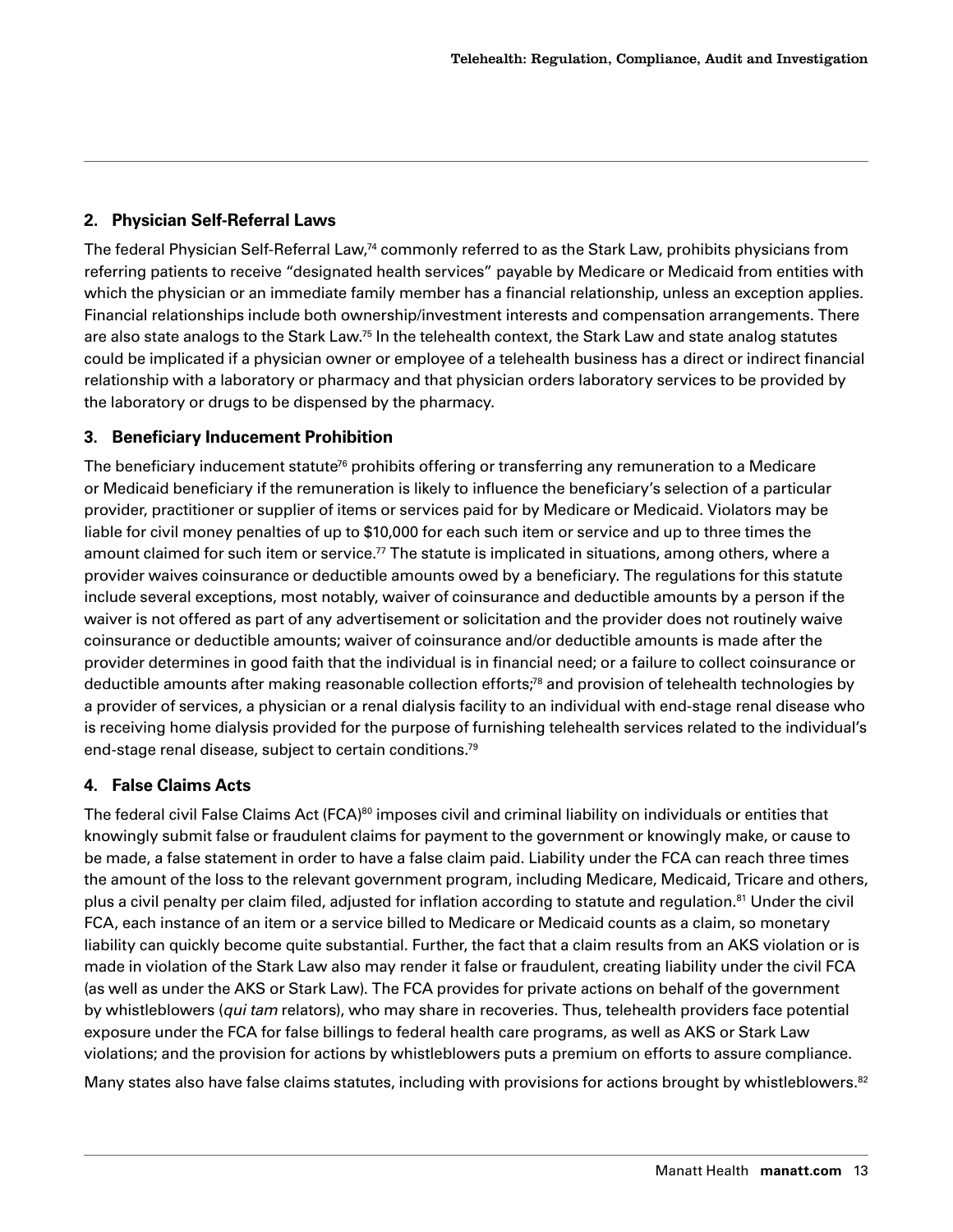#### <span id="page-13-0"></span>**5. Fee Splitting**

Where a health care professional splits part of the professional fee earned from treating the referred patient with the source of the referral, the practice is often referred to as "fee splitting." About two-thirds of states have some form of fee-splitting prohibition. In some cases these appear to prohibit otherwise appropriate business relationships with entities that are not health care providers, such as billing agencies or management companies. Florida, New York, North Carolina and Tennessee have notably broad prohibitions against fee splitting. New York explicitly states that percentage-based agreements with billing companies are impermissible. Illinois law permits a percentage-based fee calculated on service fees billed. California permits such arrangements to be based on gross revenues.<sup>83</sup>

#### **6. Coding and Billing**

As with all health care endeavors, proper coding of services for which reimbursement is sought from thirdparty payers is crucial in telehealth. In addition to the usual issues of appropriate coding and billing for the acuity and complexity of the telehealth interaction, it is necessary to code properly for site of service, as well as to utilize relevant telehealth service coding modifiers. Different payers have different requirements for telehealth coding and following the applicable rules can be challenging. For example, in the absence of the PHE, Medicare limits coverage for telehealth services to certain types geographic areas where the patient is located ("originating site")<sup>[84](#page-27-0)</sup> and certain types of settings.<sup>85</sup> On the other hand, for example, California's Medicaid program (Medi-Cal) does not limit the type of setting where services are provided for the patient or by the health care provider.<sup>[86](#page-27-0)</sup> Similarly, Medicare limits the types of providers who can provide services via telehealth,<sup>87</sup> while Medi-Cal does not.<sup>[88](#page-27-0)</sup> CMS publishes a list of CPT codes for approved Medicare fee-forservice payment for telehealth.<sup>89</sup> Finally, under Medicare there is a discrete set of technology-based services that are not deemed "telehealth" by CMS and not subject to the limitations that apply to telehealth services.<sup>90</sup>

#### **7. Corporate Practice of Medicine**

The corporate practice of medicine (CPOM) doctrine limits ownership and control of medical (and some other professional practices) to licensed professionals. To various degrees, the CPOM doctrine is in effect in approximately 30 states. Where a robust CPOM bar is in effect, as is the case in such states as California<sup>91</sup> and New York,<sup>92</sup> and where nonprofessional entities wish to participate in the relevant professional practice, a typical structure that is employed utilizes a management services organization with nonprofessional investors that contracts with a professional corporation or similar professional legal entity, typically owned by a "friendly" professional, to provide specifically identified services (which may include management, billing and other services, as well as personal property and real estate) for a fee. The arrangement may include some form of carefully articulated restriction on the ability of the friendly professional to dispose of the professional entity's equity ownership. Both the management fee and the ownership restriction arrangement must be carefully structured to avoid CPOM exposure. In certain states, decisions and activities such as scheduling, contracting, setting rates, and hiring and management of nonclinical personnel, as well as influence over clinical decisions, may implicate the restrictions on the corporate practice of medicine.<sup>[93](#page-28-0)</sup>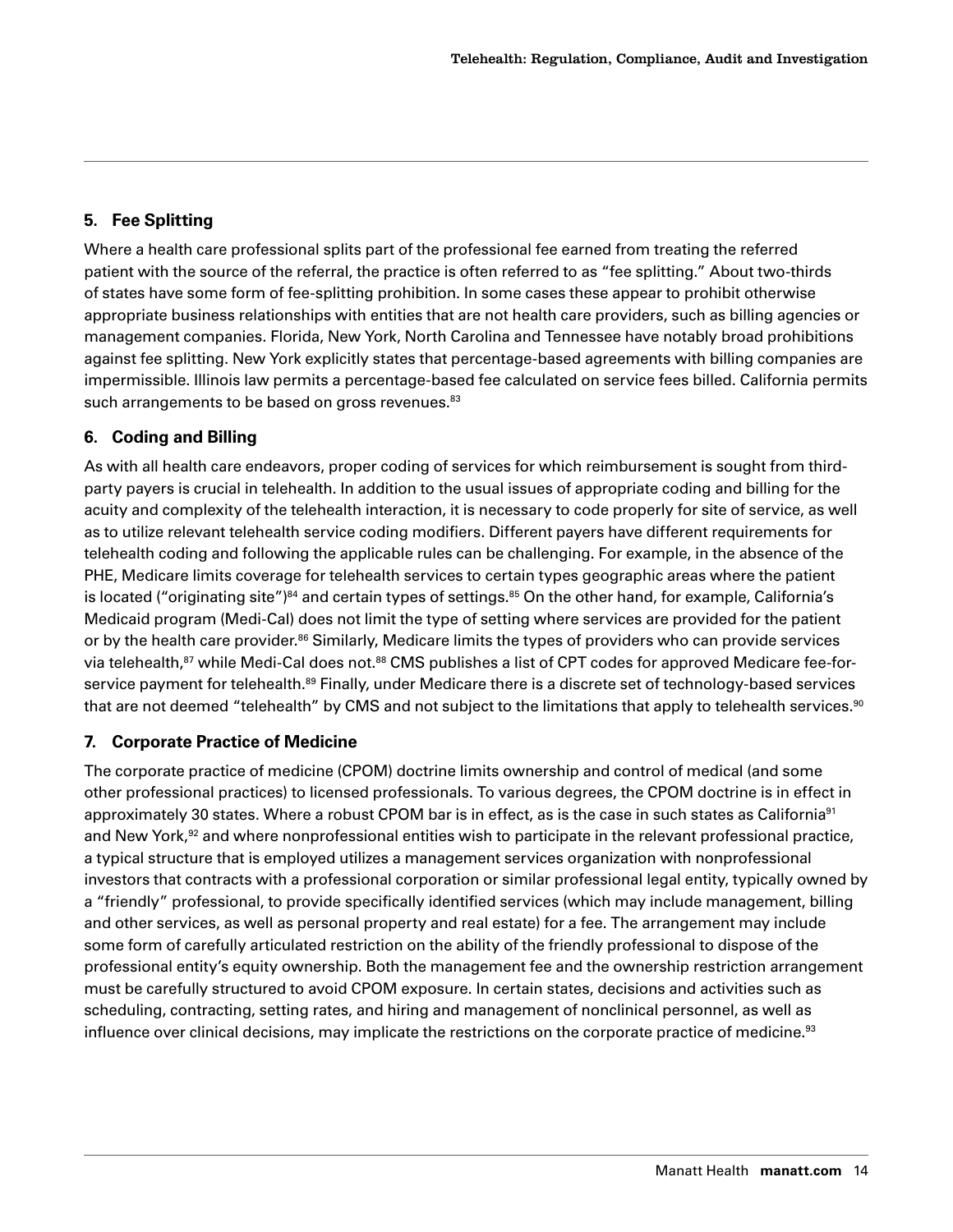#### <span id="page-14-0"></span>**8. Periodic Payment Models**

Some direct-to-consumer telehealth businesses employ a "membership" model with reduced rates or access to certain specified services for a fixed periodic fee. This approach is somewhat analogous to "concierge" medicine. Where an entity agrees to provide or arrange for health care services in exchange for a fixed periodic payment, the question whether the arrangement constitutes "insurance" arises. In some states a periodic payment to arrange for or provide for health care subjects the entity to insurance regulation.<sup>[94](#page-28-0)</sup> However, several states (e.g., Utah, Idaho, Montana, Oregon, Washington)<sup>[95](#page-28-0)</sup> have enacted statutes providing that operation of "direct care" or "retainer" practices is not insurance. In these states, generally, provision of "primary care" for a periodic direct payment is deemed not to constitute "insurance." However, at least one state requires a retainer medical practice to be approved by the state.<sup>96</sup> In light of this, direct-to-consumer health care enterprises considering periodic or discount pricing models must consider these statutes in structuring their payment models.

## III. Compliance and Investigations

Given the extensive and rapidly developing regulations concerning telehealth as well as its explosive growth since the COVID pandemic began in early 2020, it is important for telehealth providers to ensure that they have a robust compliance program in place that addresses these particular regulatory issues, as well as an understanding as to how to conduct independent and effective investigations should allegations of noncompliance, regulatory violations, or outright misconduct, fraud and abuse arise.

## A. Elements of an Effective Compliance Program

The elements of an effective compliance program are well-known, and health care providers, whether an individual practitioner, large medical group or hospital, or telehealth startup or established company, will likely have at least implemented such a program. In order to have an effective compliance program, a telehealth provider must:

- 1. Establish standards and procedures to prevent and detect misconduct.
- 2. Ensure that its governing authority is knowledgeable about the content and operation of the compliance and ethics program and exercises reasonable oversight with respect to the implementation and effectiveness of the compliance and ethics program, including designating adequately resourced and independent personnel to carry out the compliance program.
- 3. Undertake reasonable efforts to exclude from high-level personnel any individual whom the organization knows, or should have known, through the exercise of due diligence, has engaged in illegal activities or other conduct inconsistent with an effective compliance and ethics program.
- 4. Undertake reasonable steps to communicate periodically and in a practical manner its standards and procedures and other aspects of the compliance and ethics program to employees and agents at all levels by conducting effective training programs and otherwise disseminating information appropriate to such individuals' respective roles and responsibilities.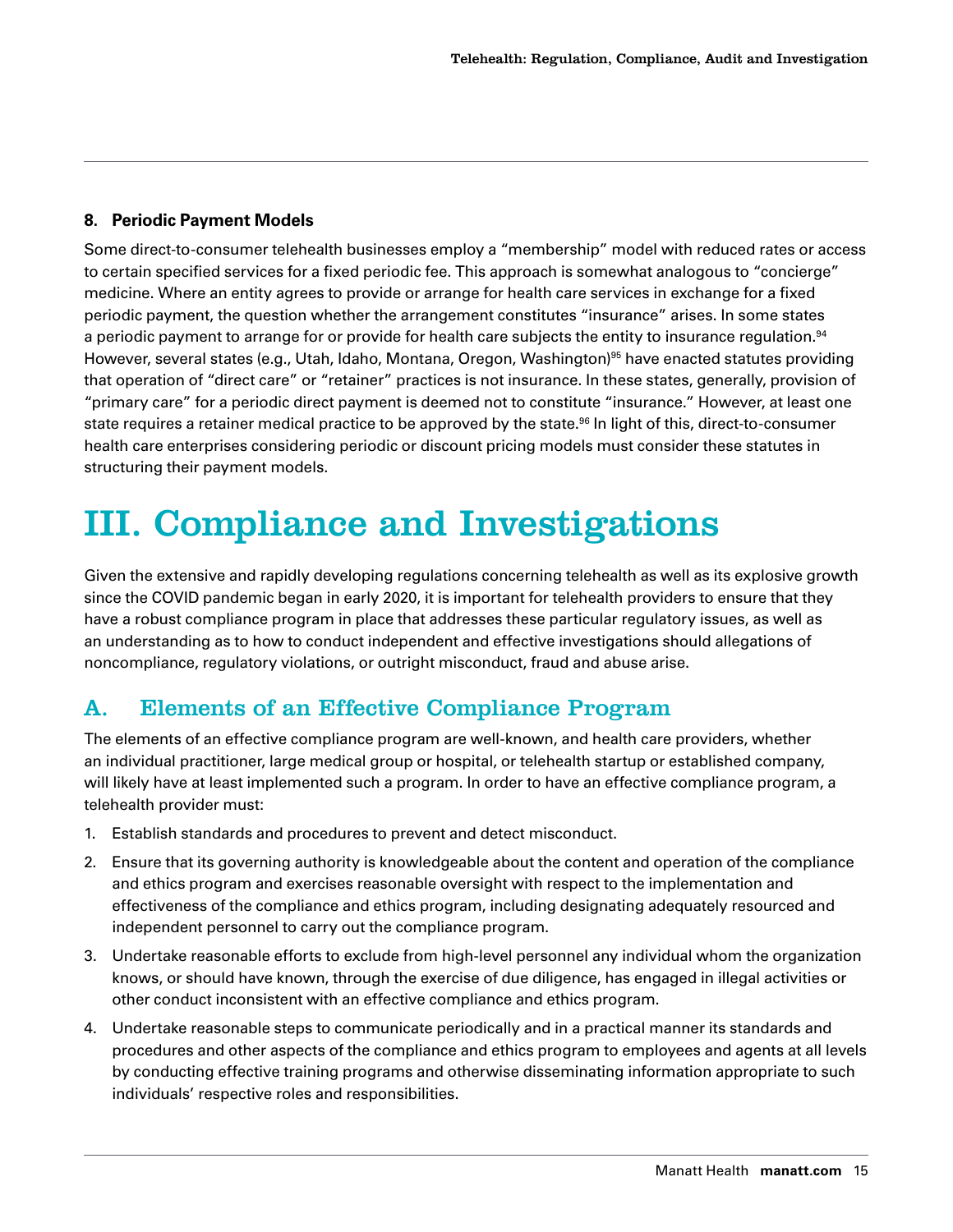- <span id="page-15-0"></span>5. Ensure the compliance program's effectiveness by monitoring and auditing to detect misconduct; periodically evaluate the program's effectiveness; and establish and publicize a hotline to allow for the anonymous reporting of actual or potential misconduct.
- 6. Promote and enforce the program consistently throughout the organization through (A) appropriate incentives to perform in accordance with the compliance and ethics program; and (B) appropriate disciplinary measures for engaging in misconduct and for failing to take reasonable steps to prevent or detect misconduct.
- 7. Ensure that once misconduct is detected, reasonable steps are taken to respond appropriately and to prevent further similar misconduct, including making any necessary modifications to the organization's compliance and ethics program[.97](#page-28-0)

Especially for those providers which have transitioned to conducting more telehealth visits over the past two years, and intend to do so even after the pandemic is over, it is important to review any existing compliance plan to ensure that it takes into account these requirements, as well as to ensure its effective operation.

In the late 1990s and continuing into the 2000s, the OIG promulgated a series of compliance guidance documents for various sectors of the health care industry, including hospitals, nursing homes, pharma and physician practices.<sup>[98](#page-28-0)</sup> While the government has not added any compliance guidance for many years, and has not done so for the telehealth sector, it is worth reviewing this guidance for those issues which the government does focus on in reviewing and evaluating compliance programs.

## B. The Need for Prompt, Thorough and Independent Internal Investigations

Given the explosion of telehealth visits since the declaration of the pandemic in March 2020 as well as the rise in government funds to pay for these visits, it is likely that this new group of providers will come under increasing scrutiny by federal and state authorities. Allegations of fraud, misconduct, and violations of law and regulations can come from many sources: internal or hotline allegations, including by whistleblowers; media reports; civil litigation; regulatory examinations; or prosecutorial/law enforcement actions by federal, state or local prosecutors and regulators. Regulatory or law enforcement action can, in turn, take many forms, ranging from informal requests for documents and employee interviews, to subpoenas and civil investigative demands, to the execution of search warrants, to the filing of civil or criminal charges.

Each of these situations requires a certain level of investigation into the background facts, as the nature of the inquiry will likely vary depending on the source of the allegation. While internal, hotline and whistleblower complaints should all be taken seriously, the initial scope of the inquiry is likely to be relatively narrow, involving a defined scope of interviews and perhaps a limited review of documents. This scope will likely be expanded if the allegations appear to be substantiated. At the other end of the spectrum is formal action by the government, which will usually involve not only extensive investigation to identify, collect and produce responsive documents but also interviews with relevant employees with knowledge. The need to collect and review emails, either in response to a government document demand or for internal purposes, will further increase the scope (and expense) of any such investigation.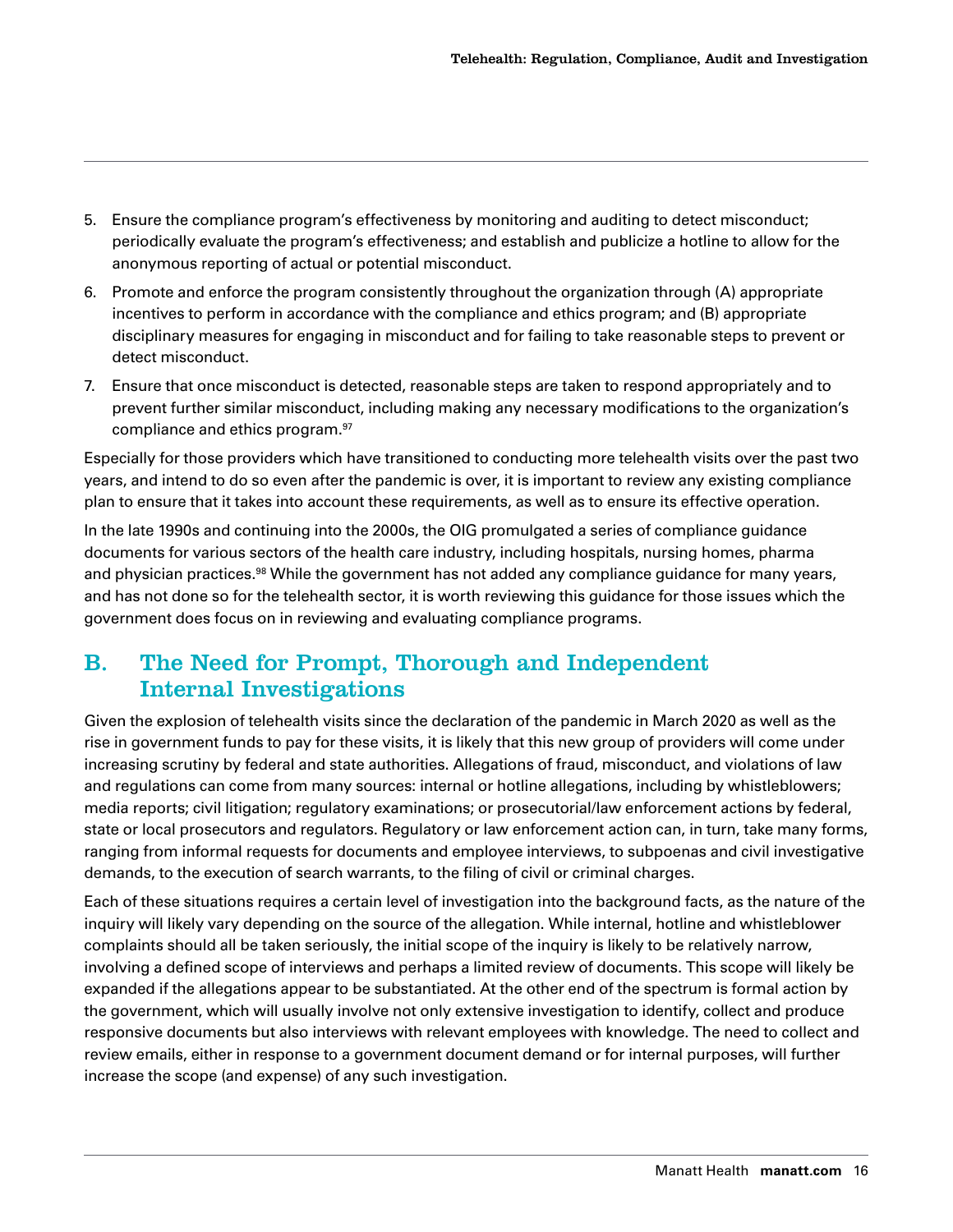#### <span id="page-16-0"></span>**1. Government Policies Relating to Cooperation and Internal Investigations**

There are several government policies and pronouncements which incentivize business organizations of all types and sizes to conduct thorough and independent investigations and to report the nonprivileged factual results to the government. At their heart, these policies and pronouncements stem from a fundamental quirk of U.S. law—the breadth of corporate criminal liability. In essence, a corporation, no matter how large, can be held criminally responsible for the conduct of even a low-level employee, if that employee was acting within the scope of their employment and with at least the partial intent to benefit the corporation.<sup>99</sup> Thus, regardless of the nature of the violation or the position of the employee within the organization, the company is at the mercy of the exercise of discretion by government prosecutors as to whether or not to charge the company, and what type of settlement to extract in view of the leverage the government enjoys.<sup>100</sup>

Government policies and pronouncements incentivizing companies to conduct internal investigations can all be traced back to the federal Organizational Sentencing Guidelines, initially promulgated in 1991, which provided for credit on federal criminal sentences for organizations that cooperate in government investigations, including promptly investigating and disclosing internal wrongdoing.<sup>101</sup> In several significant policy statements over the years since then, the U.S. Department of Justice has expanded these incentives to include cooperation credit for business organizations that are negotiating plea agreements, deferred prosecution agreements or nonprosecution agreements with the government. These policies are now embodied in the Federal Principles of Prosecution of Business Organizations section of Department of Justice's (DOJ) Justice Manual[.102](#page-28-0) In addition, the DOJ's Criminal Division has promulgated related guidance, Evaluation of Corporate Compliance Programs.<sup>103</sup> For business organizations that have already entered into settlements with the government for prior wrongdoing, these settlements often include Corporate Integrity Agreements which impose further obligations on the organization to investigate and report allegations of wrongdoing. Cooperation in the form of the voluntary disclosure of facts concerning wrongdoing is a key factor in these policies, and of course such facts cannot be disclosed without a thorough and independent investigation to uncover them.

Another key element of cooperating with the government, as well as a prudential approach for business organizations to take, is to remediate or correct any issues noted during the course of the internal investigation.

While the government has often focused on corporate responsibility for violations of law and regulation, and insisted on the implementation of compliance programs, corporate integrity agreements and other ways to assure that such violations are prevented, detected, investigated, disclosed and corrected, it has also focused on individual responsibility for these violations, since corporations and other organizations can only act through individuals. This focus on individuals was formalized in September 2015 in a memo from then Deputy Attorney General Sally Yates titled "Individual Accountability for Corporate Wrongdoing," and clarified in 2018 by then Deputy Attorney General Rod Rosenstein. While for the most part the new policy conformed to prior practice in that, to qualify for cooperation credit, corporations must provide all relevant facts relating to individual misconduct, the original Yates memo also required all components of the DOJ, civil and criminal, to focus on individual misconduct and not solely corporate responsibility, and to coordinate such investigations.<sup>104</sup> The individual accountability policy also precluded the DOJ from releasing culpable individuals in a corporate resolution absent "extraordinary circumstances" and only then on the approval of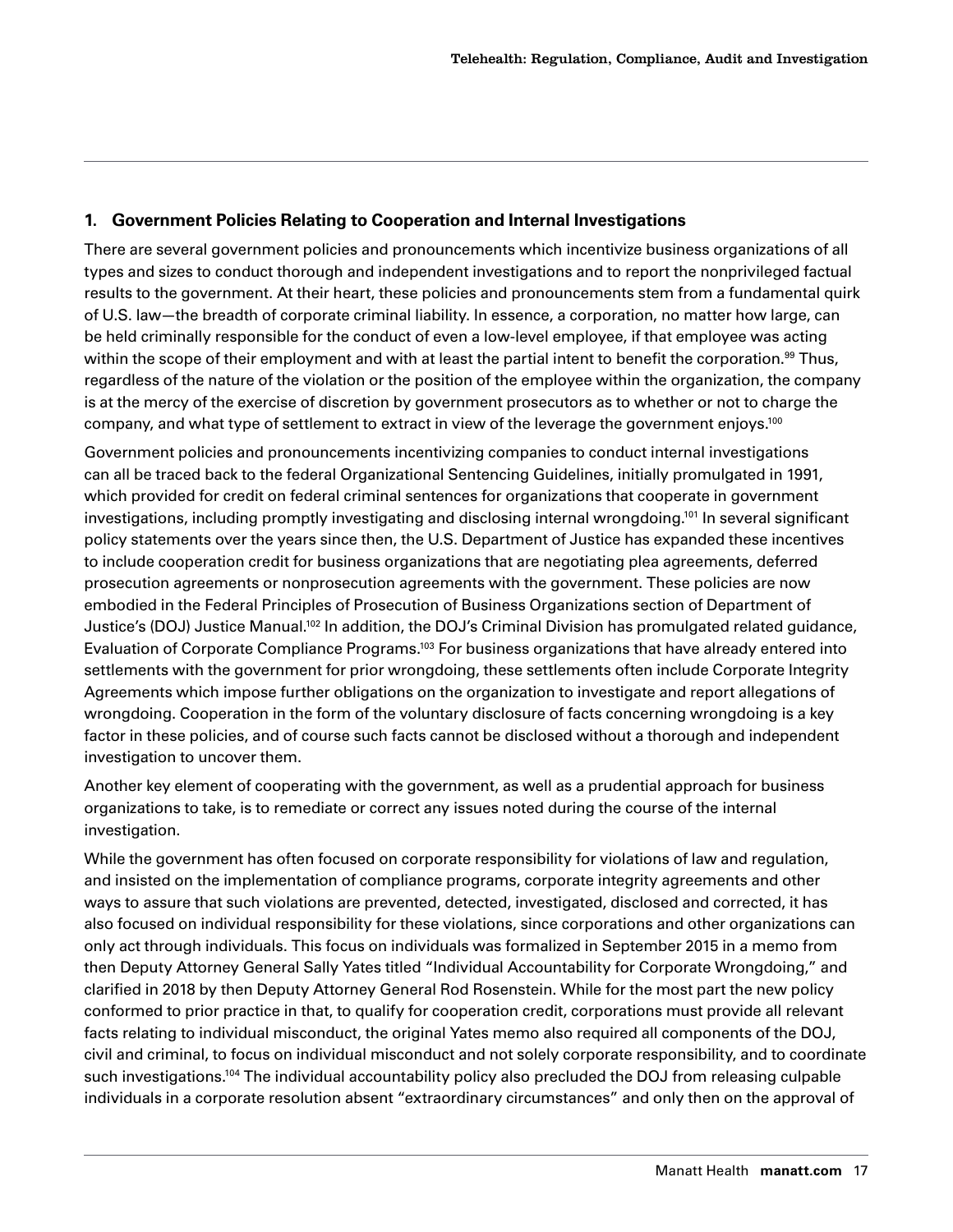<span id="page-17-0"></span>the relevant Assistant AG or U.S. Attorney. Deputy AG Rosenstein's 2018 pronouncement clarified that, while identification of culpable individuals was important, recovery of government funds and payments of fines were also important in corporate resolutions, and business organizations could continue to receive at least partial credit for providing facts relating to individual culpability even if the government disagreed with the nature and scope of such culpability and the number of individuals involved.

#### **2. Client Imperatives in Conducting an Internal Investigation**

Separate and apart from the incentives provided by various government regulations and policies as described above, clients often have strong incentives to conduct internal investigations. First, in the event of an exceptional event or allegation of corporate misconduct that is high-level or widespread, it is important for the board and senior management to have a clear view of the facts to inform further decision making. Second, outside actors—including regulators, auditors, activist shareholders and the media—will insist on accountability, which starts with understanding the facts in a clear and impartial way[.105](#page-28-0) Third, a clear understanding of the facts will lead to "lessons learned" and remediation, including terminations of employees involved, civil litigation, voluntary disclosure to the government, and changed business processes, policies and procedures.

In short, conducting a thorough and independent internal investigation is simply part of good corporate governance. This holds true for telehealth providers, whether they are new startups or existing health systems seeing an expansion of this service.

## C. Conducting the Investigation

#### **1. Initial Steps: Defining the Scope, Establishing the Investigative Team, and Preserving and Collecting Documents**

Once it is decided that an investigation is required, the key initial steps involve defining the scope of the investigation, establishing the team that will conduct the investigation, and ensuring the preservation and collection of key documents. This initial process will take place in conjunction with the independent individuals or body within the business organization that will oversee the investigation—this could be senior management, the board, or the Audit Committee or another board committee.

The scope of the investigation will largely be driven by the allegations that are being investigated and, as noted above, the source of those allegations. A key first step in the scoping process should thus include the preparation of a written, privileged document which should address the allegations along with the following issues:

- a. Business lines or areas to be investigated
- b. Legal framework
- c. Questions to be answered
- d. Categories of documents to be preserved, collected and reviewed
- e. Individuals to be interviewed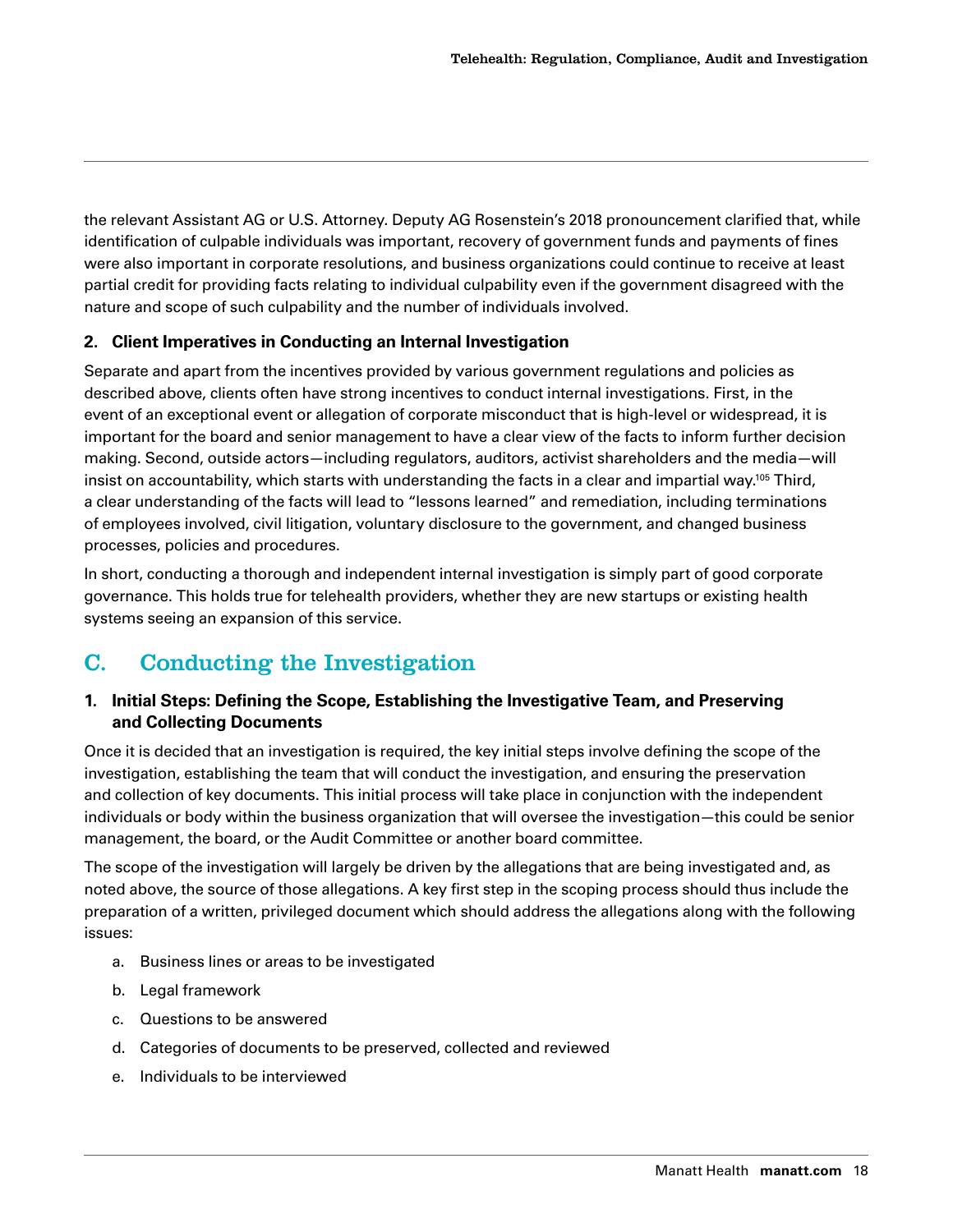- f. Proposed timeline for completion
- g. Form of final report

It should be understood, of course, that this scope document could change as the investigation proceeds the scope could change, new key documents could be discovered, other witnesses could be identified for interview, new legal issues could emerge and timing could change. The scoping document, however, will provide guidance for the investigative team and the business organization's oversight body, and any changes will be carefully considered.

The next step is to define the investigative team. In most internal investigations the team should be led by counsel in order to retain privilege (unless and until there is a decision to waive privilege). In addition, most investigations of serious allegations, involving violations of law or regulations, should be done by reputable and experienced outside counsel in order to ensure that the investigation is done correctly, efficiently and ultimately to establish credibility with the government. In these circumstances in-house counsel will typically serve as outside counsel's liaison with the internal corporate body tasked with overseeing the investigation.

Depending on the nature and subject matter of the investigation, the team could also include private investigators; forensic accounting and data experts; experts in technology, including hardware or software; medical experts; or any other type of subject matter expert. Given the new and evolving nature of telehealth, there may be additional types of experts required.

These additional members of the investigative team will typically be retained by counsel and will be external to the business organization being investigated. However, where appropriate, independent subject matter experts within the organization and working at the clear direction of counsel can also be used.

The final critical initial step is ensuring that critical documents to be reviewed and used in witness interviews are preserved and collected. Again, the scoping process will be critical here in identifying which areas of the business, and therefore which custodians (and potential witnesses), should be the subject of a document hold. The scope of a document hold is likely to be broader than documents ultimately reviewed in connection with the investigation and/or produced to the government. The documents to be preserved will be driven by the nature of the investigation and the scope as defined by the investigative teams, and could include:

- i. Governance documents
- ii. Board books
- iii. Policies and procedures
- iv. Emails, texts, voicemails and other electronic documents
- v. Medical records
- vi. Billing records
- vii. Recordings of telehealth visits, if any

The investigative team should retain an e-discovery vendor to assist in this process in order to understand the architecture of the organization's information technology infrastructure, the data and devices that need to be preserved and collected, and the scope of any document hold notice. For example, if all key documents and emails are preserved in the organization's servers and can be locked down and preserved without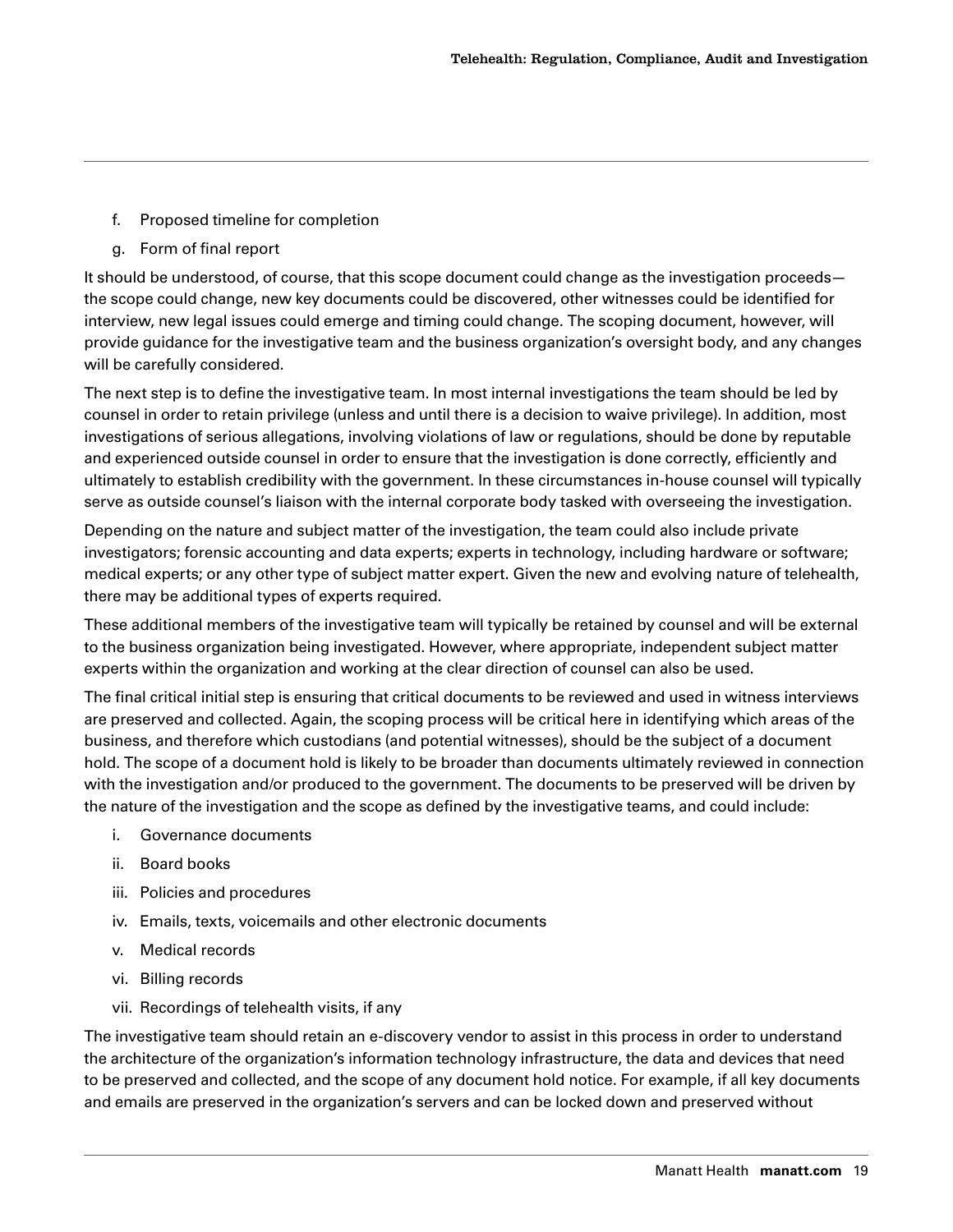<span id="page-19-0"></span>additional actions by the individual custodians, then the scope of the notice can be limited. If, however, individual custodians have their own devices and the ability to save documents on those devices separate and apart from the organization's servers, then the scope should broaden to include those individuals. Finally, where specific individuals are identified as having been involved with the allegations of wrongdoing, their organization-issued devices should be seized, and any personal devices requested to be imaged, in order to preserve potentially critical evidence.

Failure to preserve documents can and will be considered by the government as a lack of cooperation and will likely adversely affect the organization's ability to resolve any government investigations favorably.<sup>106</sup> In extreme situations, failure to preserve documents that are ultimately destroyed could be prosecuted as obstruction of justice if done intentionally[.107](#page-28-0)

#### **2. Document Review**

Once the documents are preserved and collected on a document review platform, the process of document review is ready to begin. There are likely to be many more documents preserved and collected than will ultimately be relevant to the investigation or responsive to government subpoenas or requests for information. Thus, a methodology for reducing the number of documents to be reviewed is necessary.

There are two generally accepted ways to do so—use of keyword searches, and machine learning or artificial intelligence. These approaches can be used independently or in combination to reduce the universe of documents that will be subject to human review. Especially in those cases where there is or will be a government investigation, it is important to carefully document the methodology used so that it can either be disclosed to or approved by the government in advance, or provided to the government after the fact.

Once the documents have been selected for human review, a protocol document should be prepared to train the reviewers and for their reference during their review. The protocol document will describe in general the nature of the investigation, the types of documents they will be reviewing, the issues to look for and when to tag documents for further review. The first-level set of reviewers are often entry-level attorneys or forensic professionals; their work will be subject to second-level review by more experienced professionals, including members of the investigative team. The reviewers will tag each document as either relevant or not relevant; will tag documents with issues as identified in the protocol document; and will identify key or "hot" documents based on the nature of the investigation and the issues involved.

#### **3. Interviewing Witnesses**

Once these initial steps are complete, and documents are collected and reviewed,<sup>108</sup> the next step is to interview the witnesses identified as part of the initial scoping process. If there are individual whistleblowers, they are likely to be interviewed first, sometimes even before the scoping process discussed above, and may end up being interviewed multiple times. On the other hand, any individuals who are the subjects of the investigation are likely to be interviewed last, once the investigation is nearly complete and they can be confronted with the results, if appropriate. Aside from these considerations, the witness order will be driven by numerous factors, including the scope, witnesses' schedules, and the need to learn key details from those lower down in the organizational hierarchy before interviewing those with more authority.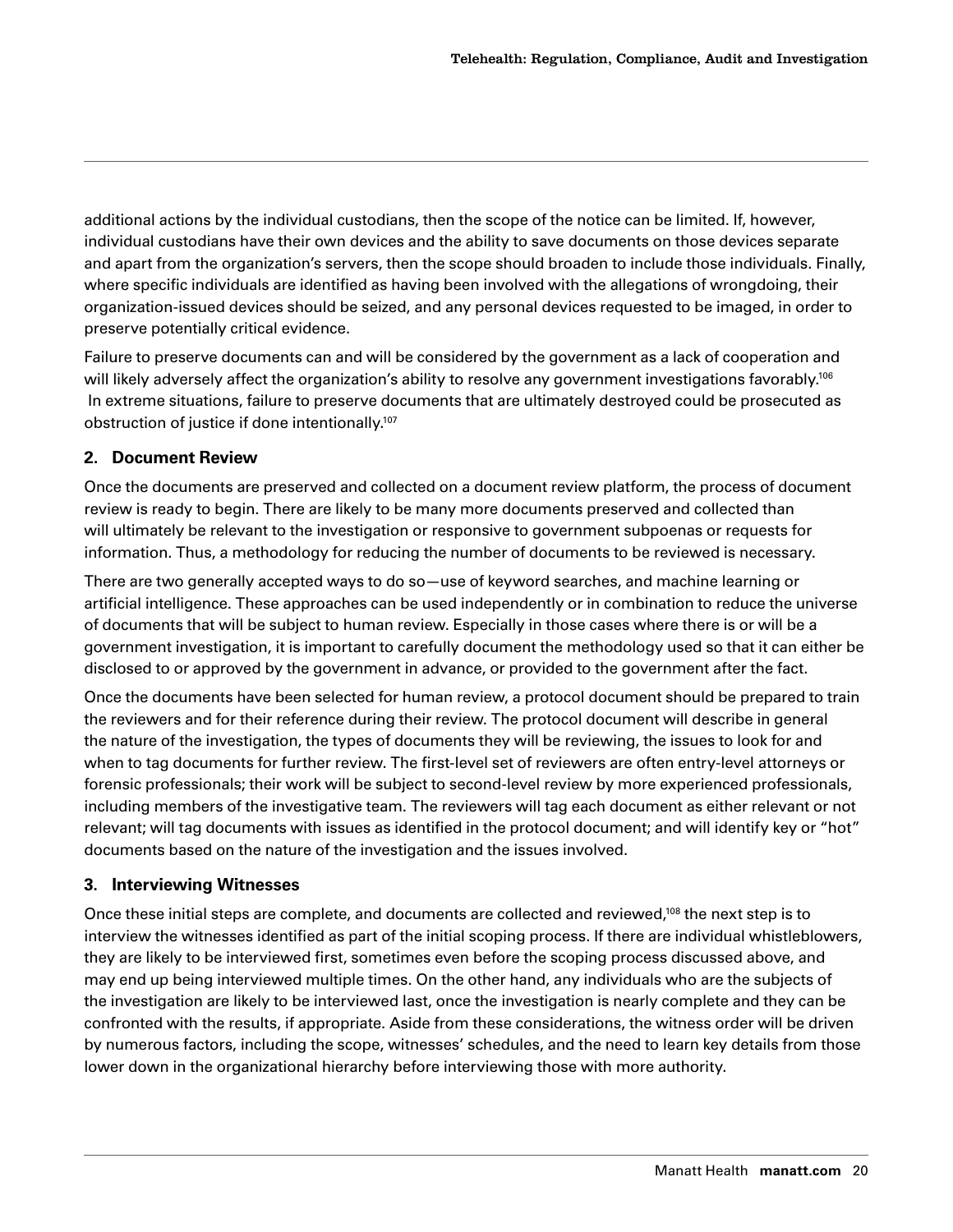<span id="page-20-0"></span>Interviews should be conducted with only a single witness at a time. At least two members of the investigative team should be present, including one of the lawyers and another person (lawyer, paralegal, investigator) to take notes and prepare a memorandum of the interview (MOI). Other members of the investigative team can be present as appropriate, especially if the subject matter of the interview will be technical and require the presence and expertise of one of the team's subject matter experts. However, it is important not to have too many people in the room so as not to overwhelm the witness and to create as informal and friendly an atmosphere as possible.

The lawyer leading the interview should begin by giving the witness the *Upjohn*[109](#page-29-0) admonitions in order to set the ground rules for the interview and ensure that the witness understands those rules and how their statements could be used. The *Upjohn* admonitions consist of the following[:110](#page-29-0)

- The lawyer's client is the witness's employer. The lawyer does not represent any individual employee of the employer, and specifically does not represent the witness.
- The interview is covered by the employer's attorney-client privilege with the lawyers since the witness is an employee of the employer and is being interviewed in that capacity. This means that the conversation is confidential. The witness should not disclose what is discussed with outside third parties in order to preserve the privilege and the integrity of the investigation.<sup>111</sup>
- The privilege belongs to the employer, which means only the employer can decide to disclose the discussion to a third party like the government or law enforcement.
- Notes are being taken and a memorandum of the interview is being prepared, and if the employer decides to waive the privilege either the memorandum or a summary could be disclosed.
- Does the employee have any questions or concerns?

After addressing any concerns the employee may have, the lawyer (and others present) will proceed with the interview. The note taker should note down just the facts relayed by the witness and not the question and answer format, including whether or not the witness knew a fact or not.

Once the interview is complete and the memorandum is prepared, members of the investigative team should review it for accuracy and completeness. The memo should not be shared with the witness, but if there is an area that requires clarification, the witness can be contacted and the clarification noted in a separate part of the same memo.

#### **4. Liability Analysis**

Once the investigation is complete, and likely before the results are reported to the client and the government, it would be appropriate to conduct a liability analysis to understand the extent to which the facts discovered constitute a violation of law and the extent to which the business organization and any individuals within the organization are responsible. The legal framework as set forth in the scoping document discussed above, as it may have evolved during the investigation, will inform the liability analysis and the ways in which the facts support or rebut a particular legal conclusion. The liability analysis should be objective as opposed to argumentative, and should set forth the risks to the organization and individuals based on the facts discovered during the investigation.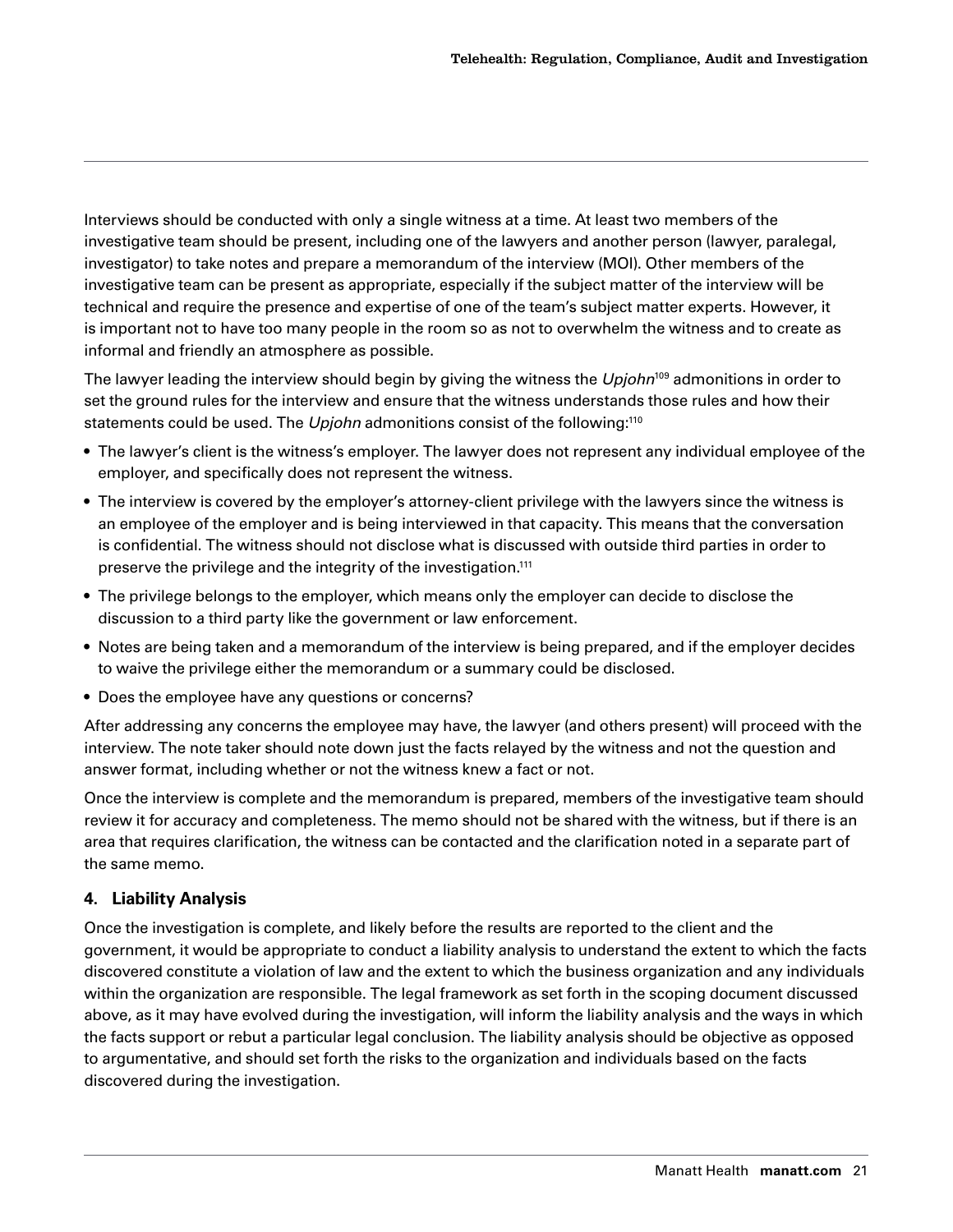<span id="page-21-0"></span>As discussed in the first part of this article, the legal landscape facing telehealth providers is complex and covers a wide variety of areas. Depending on the nature and scope of the allegations being investigated, the liability analysis will be correspondingly wide or narrow. In addition, as the law develops in this area, including settlements announced by the government, the liability analysis can be developed more robustly.

#### **5. Report Results**

Reporting the results of the internal investigation can take many forms. Typically, the audience for the reports will be the internal body of the business organization that commissioned and supervised the investigation to begin with. In addition, where the decision has been made to waive privilege as to the factual results of an investigation, the audience may include the government, and the disclosure of results may be a part of the business organization's effort to gain cooperation credit.

The form of the report will also vary, and will be dictated by the nature and scope of the investigation and the audience for the report. It could be verbal (based on the witness interviews and key documents gathered during the investigation), a PowerPoint or a full written narrative with attachments. The report could also be interim, based on the results of the investigation to date, or in a particular subject matter of the investigation.

Whatever form the report takes, it should address, at a minimum, the scope of the investigation and questions to be answered; documents preserved, collected and reviewed (including the methodology of the review); witnesses interviewed; and a factual narrative that answers the questions posed during the scoping process.

### D. Responding to Government Investigations

The internal investigation process described above will typically run parallel to or precede a government investigation of the same or overlapping conduct. As noted above, the results of the internal investigation may be reported in some fashion to the government in an effort to gain cooperation credit and a more favorable resolution of any improper or illegal conduct.<sup>112</sup> Then the government also will seek to ensure that any policies, procedures, personnel or structural issues that led to the violation are corrected and reviewed on a periodic basis[.113](#page-29-0)

A key aspect of responding to government investigations is managing the reactions and expectations of senior management and the board. Depending on the business organization and its leadership's level of sophistication in dealing with government investigations, the board and management may react with equanimity or panic. Counsel should of course do everything possible to move the needle back to the calm, businesslike side of the scale. Thus, individual members of the board and management should be told at the outset that counsel's client is the business organization, and not any individual, and that separate counsel will and should be retained for anyone who feels the need to have counsel in light of the nature and scope of the investigation (and, of course, such an individual cannot be part of the internal client team assisting outside counsel). Nonetheless, these individuals should also be told that all communications with counsel are confidential, and that the investigation should not be discussed outside the client team designated to manage the investigation. The board and management should also be told immediately that they should not delete or destroy any emails or other documents, nor should they trade the organization's securities as their actions may support an inference that the timing was based on knowledge of material inside information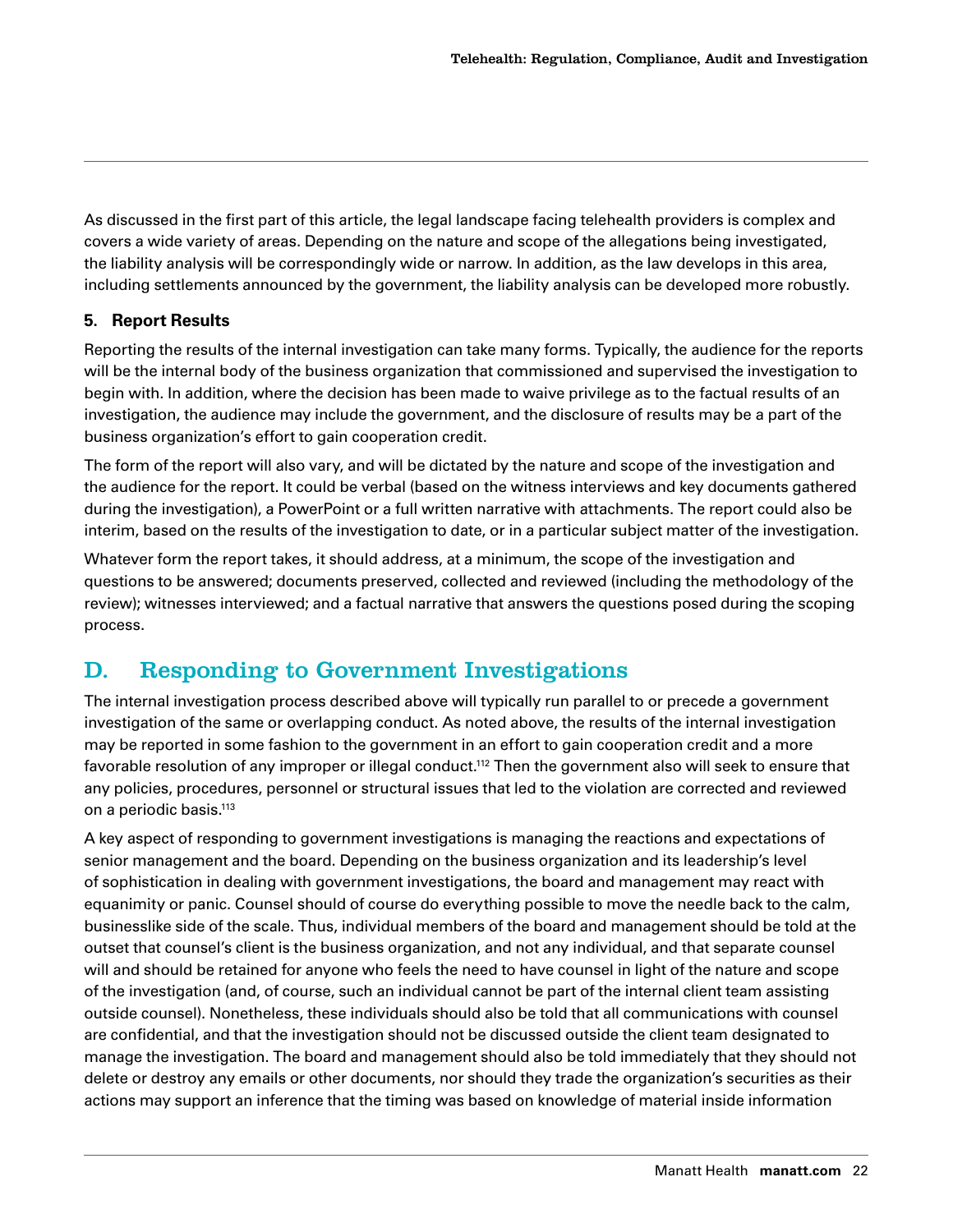<span id="page-22-0"></span>concerning the investigation. There should also be no retaliation against any whistleblowers. Finally, the business organization should implement protocols to avoid conflicts of interest for legal, governance and operational aspects.

The presence of allegations of wrongdoing requiring an internal investigation, as well as a related government investigation, could create additional issues for the board and management, including the viability of continued operations in the area of the business affected by the investigation; balancing criminal and civil liability issues; ongoing remediation and risk management; and the costs of conducting an internal investigation, responding to the government and remediating violations.

Finally, it goes without saying that even if the government does not consider prompt and thorough compliance with subpoenas and other requests for information and documents to be cooperation, the business organization should strive to do so anyway. This does not mean the business organization should not push back on overly broad or unreasonable requests. Indeed, counsel for the business organization should strive to engage the government in dialogue early and often, and to be as transparent as possible in terms of the way it is responding to the government's investigation.

The final step in dealing with the government is typically negotiating a resolution, which can take the form of a monetary payment, a plea agreement, a deferred prosecution or nonprosecution agreement, or a civil corporate integrity agreement or stipulated injunction. While the negotiation of these agreements is beyond the scope of this article, suffice it to say that the facts developed during the internal investigation and disclosed to the government will greatly inform the nature, scope and severity of any settlement.

## IV. Conclusion

The COVID pandemic has changed almost every aspect of life, business and culture across the world. Some of these changes, fortunately, will disappear with the emergence of vaccines and the gradual return to normal life, but many others are here to stay. The significantly increased use of telehealth to deliver many basic health care services is one of those developments, and for the most part it is welcome. It will be more convenient for providers and patients and will expand access to those who have difficulty, whether by reason of distance or physical limitations, to visit their providers.

However, as we have demonstrated, there are significant compliance issues with implementing telehealth, either as part of an existing traditional practice or in the emerging industry of telehealth-only providers. From licensing, standard of care, prescribing and privacy through fraud and abuse issues, the issues facing the provision of health care remotely are numerous. And, if something goes wrong—or an allegation is made that something has gone wrong—then a thorough and independent investigation should take place.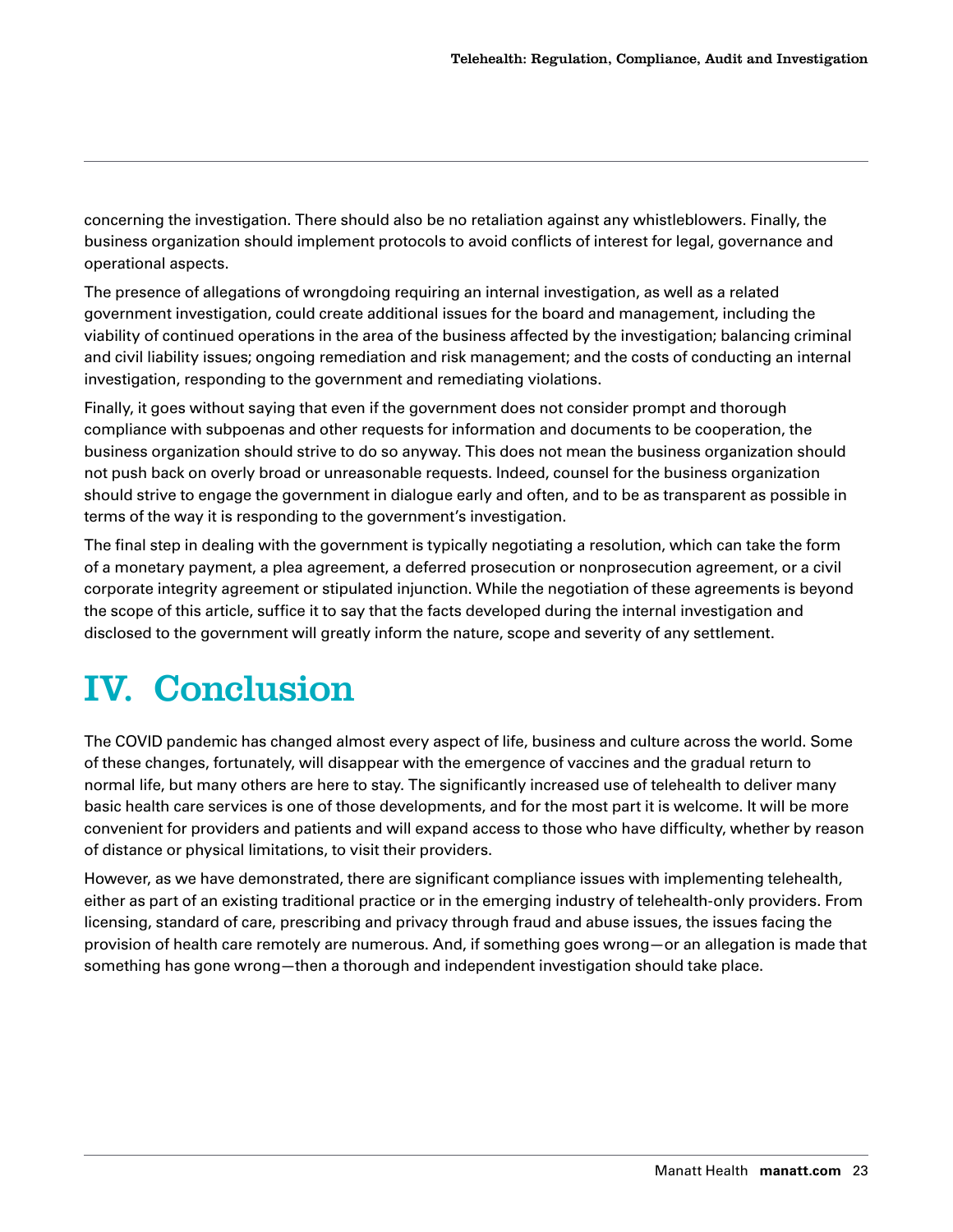<span id="page-23-0"></span><sup>1</sup> *See The Impact of COVID-19 on Outpatient Visits in 2020: Visits Remained Stable, Despite a Late Surge in Cases*, available at [https://](https://www.commonwealthfund.org/publications/2021/feb/impact-covid-19-outpatient-visits-2020-visits-stable-despite-late-surge) [www.commonwealthfund.org/publications/2021/feb/impact-covid-19-outpatient-visits-2020-visits-stable-despite-late-surge.](https://www.commonwealthfund.org/publications/2021/feb/impact-covid-19-outpatient-visits-2020-visits-stable-despite-late-surge)

<sup>2</sup> *See* Manatt, *Executive Summary: Tracking Telehealth Changes State-by-State in Response to COVID-19*, available at [https://www.](https://www.manatt.com/insights/newsletters/covid-19-update/executive-summary-tracking-telehealth-changes-stat) [manatt.com/insights/newsletters/covid-19-update/executive-summary-tracking-telehealth-changes-stat.](https://www.manatt.com/insights/newsletters/covid-19-update/executive-summary-tracking-telehealth-changes-stat)

<sup>3</sup> *See* AMA, *Telehealth up 53%, growing faster than any other place of care*, May 29, 2019, available at [https://www.ama-assn.org/](https://www.ama-assn.org/practice-management/digital/telehealth-53-growing-faster-any-other-place-care) [practice-management/digital/telehealth-53-growing-faster-any-other-place-care](https://www.ama-assn.org/practice-management/digital/telehealth-53-growing-faster-any-other-place-care).

<sup>4</sup> *See* [https://www.manatt.com/insights/newsletters/covid-19-update/hhs-renews-covid-19-public-health-emergency-throug.](https://www.manatt.com/insights/newsletters/covid-19-update/hhs-renews-covid-19-public-health-emergency-throug)

<sup>5</sup> *See* [https://oig.hhs.gov/oas/reports/region5/51600058.pdf.](https://oig.hhs.gov/oas/reports/region5/51600058.pdf)

<sup>6</sup> *See Federal Indictments & Law Enforcement Actions in One of the Largest Healthcare Fraud Schemes Involving Telemedicine and Durable Medical Equipment Marketing Executives Results in Charges Against 24 Individuals Responsible for Over \$1.2 Billion in Losses*, available at<https://www.justice.gov/opa/pr/federal-indictments-and-law-enforcement-actions-one-largest-health-care-fraud-schemes>.

<sup>7</sup> *See* [https://oig.hhs.gov/documents/root/230/2020HealthCareTakedown\\_FactSheet\\_9dtIhW4.pdf.](https://oig.hhs.gov/documents/root/230/2020HealthCareTakedown_FactSheet_9dtIhW4.pdf)

<sup>8</sup> [https://oig.hhs.gov/reports-and-publications/workplan/summary/wp-summary-0000488.asp.](https://oig.hhs.gov/reports-and-publications/workplan/summary/wp-summary-0000488.asp)

<sup>9</sup> [https://oig.hhs.gov/reports-and-publications/workplan/summary/wp-summary-0000491.asp.](https://oig.hhs.gov/reports-and-publications/workplan/summary/wp-summary-0000491.asp)

<sup>10</sup> [https://oig.hhs.gov/reports-and-publications/workplan/summary/wp-summary-0000535.asp.](https://oig.hhs.gov/reports-and-publications/workplan/summary/wp-summary-0000535.asp)

<sup>11</sup> [https://oig.hhs.gov/reports-and-publications/workplan/summary/wp-summary-0000557.asp.](https://oig.hhs.gov/reports-and-publications/workplan/summary/wp-summary-0000557.asp)

<sup>12</sup> [https://oig.hhs.gov/reports-and-publications/workplan/summary/wp-summary-0000556.asp.](https://oig.hhs.gov/reports-and-publications/workplan/summary/wp-summary-0000556.asp)

<sup>13</sup> [https://oig.hhs.gov/reports-and-publications/workplan/summary/wp-summary-0000397.asp.](https://oig.hhs.gov/reports-and-publications/workplan/summary/wp-summary-0000397.asp)

<sup>14</sup> *See* <https://oig.hhs.gov/documents/speeches/313/hcca-04292021-speech.pdf>.

<sup>15</sup> See Statement of Principal Deputy Inspector General Grimm on Telehealth by Christi A. Grimm, HHS-OIG Principal Deputy Inspector General, available at [https://oig.hhs.gov/coronavirus/letter-grimm-02262021.asp?utm\\_source=oig-web&utm\\_medium=oig](https://oig.hhs.gov/coronavirus/letter-grimm-02262021.asp?utm_source=oig-web&utm_medium=oig-whatsnew&utm_campaign=oig-grimm-letter-02262021)[whatsnew&utm\\_campaign=oig-grimm-letter-02262021](https://oig.hhs.gov/coronavirus/letter-grimm-02262021.asp?utm_source=oig-web&utm_medium=oig-whatsnew&utm_campaign=oig-grimm-letter-02262021).

<sup>16</sup> *See* Wall Street Journal, *Calls Grow to Abandon Regulations Eased Under Covid*, April 6, 2021.

<sup>17</sup> *See, e.g.*, Medicare Payment Advisory Commission, *Report to the Congress Medicare Payment Policy*, March 2021 at 469 ("After the PHE ends, providers should no longer be permitted to reduce or waive cost sharing for telehealth services.").

<sup>18</sup> Among sources for developments in telehealth regulation are publications of the American Telehealth Association ([https://www.](https://www.americantelemed.org/press-releases/policyhalftimereport/) [americantelemed.org/press-releases/policyhalftimereport/\)](https://www.americantelemed.org/press-releases/policyhalftimereport/), the Center for Connected Health Policy [\(https://www.cchpca.org/](https://www.cchpca.org/resources/state-telehealth-laws-and-reimbursement-policies-report-spring-2021/) [resources/state-telehealth-laws-and-reimbursement-policies-report-spring-2021/](https://www.cchpca.org/resources/state-telehealth-laws-and-reimbursement-policies-report-spring-2021/)) and Manatt Health [\(https://www.manatt.com/](https://www.manatt.com/insights/newsletters/covid-19-update/executive-summary-tracking-telehealth-changes-stat) [insights/newsletters/covid-19-update/executive-summary-tracking-telehealth-changes-stat](https://www.manatt.com/insights/newsletters/covid-19-update/executive-summary-tracking-telehealth-changes-stat)).

<sup>19</sup> *E.g.*, S.C. Code Ann. § 40-47-37(C)(9).

<sup>20</sup> *E.g.*, Wyo. Rules and Regulations § 052.0001.1 § 7(a).

<sup>21</sup> *E.g.*, Kan. Admin. Reg. § 100-26-1.

<sup>22</sup> *E.g.*, Ariz. Rev. Stat. § 36-3606; N.M. Admin. Code § 16.10.2.11.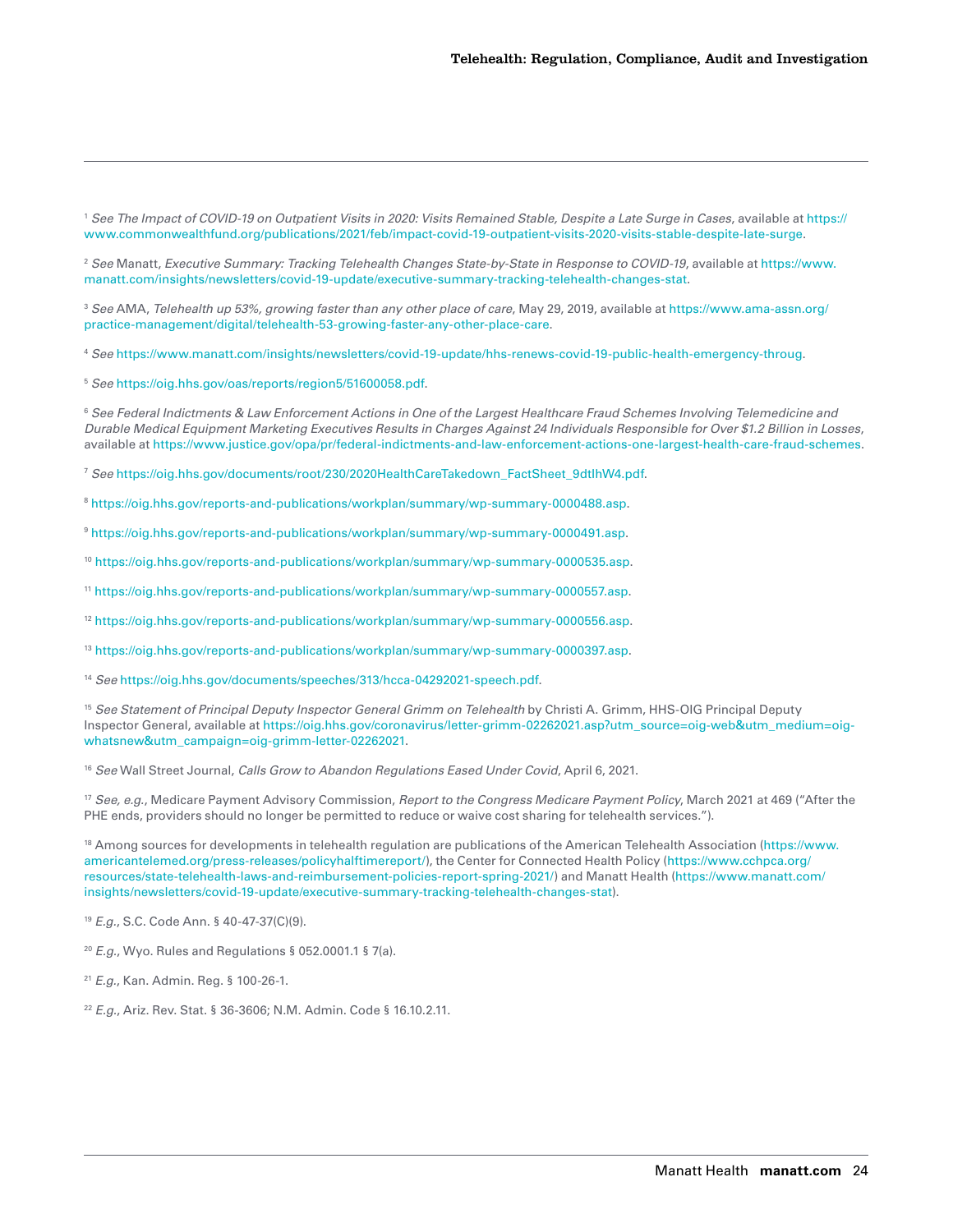<span id="page-24-0"></span><sup>23</sup> *E.g.*, Fl. Stat. Ann. § 456.47 (applies to physician, podiatrist, optometrist, nurse, nurse practitioner, pharmacist, dentist, chiropractor, acupuncturist, midwife, speech-language pathologist, audiologist, occupational therapist, radiological personnel, respiratory therapist, dietician, athletic trainer, orthotist, pedorthist, prosthetist, electrologist, massage therapist, medical physicist, optician, hearing aid specialist, physical therapist, psychologist, clinical social worker, mental health counselor, psychotherapist, marriage and family therapist, behavior analyst, basic or advanced life support service, or air ambulance service, or an individual licensed under a multistate health care licensure compact of which Florida is a member state or an individual who obtains an out-of-state telehealth registration in Florida.); Ariz. Rev. Stat. § 36-3601(2) (applies to podiatrist, doctor of medicine, doctor of naturopathic medicine, nurse, doctor of osteopathy, pharmacist, psychologist, physician assistant, radiologic technologist, doctor of homeopathy or behavioral health professional).

<sup>24</sup> *E.g.*, 02-373 Code of Maine Rules Ch. 6, § 2.

- <sup>25</sup> *See* [https://www.imlcc.org/.](https://www.imlcc.org/)
- <sup>26</sup> *See* <https://www.nursecompact.com/index.htm>.
- <sup>27</sup> *See* <http://ptcompact.org/>.
- <sup>28</sup> *See* [https://www.emscompact.gov/.](https://www.emscompact.gov/)
- <sup>29</sup> *See* <https://aslpcompact.com/> (not yet operational).
- <sup>30</sup> *See* [https://psypact.site-ym.com/.](https://psypact.site-ym.com/)

<sup>31</sup> It should be noted that a committee of the Uniform Law Commission, the Drafting Committee on Telehealth, is working on a uniform telehealth act, which may include a registration-based model that would allow out-of-state providers to practice in a different state through a registration process (less intense than licensure) to see patients with whom they have an existing relationship, so long as they don't open an in-state office. *See* [https://www.uniformlaws.org/viewdocument/2021-april-30-video-committee-meeti-](https://www.uniformlaws.org/viewdocument/2021-april-30-video-committee-meeti-1?CommunityKey=44fb214b-abb6-4d45-8d03-02824bb1c856&tab=librarydocuments)[1?CommunityKey=44fb214b-abb6-4d45-8d03-02824bb1c856&tab=librarydocuments](https://www.uniformlaws.org/viewdocument/2021-april-30-video-committee-meeti-1?CommunityKey=44fb214b-abb6-4d45-8d03-02824bb1c856&tab=librarydocuments).

<sup>32</sup> *See, e.g.*, California Medical Board, *Practicing Medicine Through Telehealth Technology* ("The standard of care is the same whether the patient is seen in-person, through telehealth or other methods of electronically enabled healthcare."), available at [https://www.](https://www.mbc.ca.gov/Licensees/Telehealth.aspx) [mbc.ca.gov/Licensees/Telehealth.aspx](https://www.mbc.ca.gov/Licensees/Telehealth.aspx); Idaho Board of Medicine, *Guidelines for Appropriate Regulation of Telemedicine* ("Treatment and consultation recommendations made in an online setting, including issuing a prescription via electronic means, will be held to the same standards of appropriate practice as those in traditional (encounter in person) settings."), available at [https://isb.idaho.gov/](https://isb.idaho.gov/wp-content/uploads/150402_hea_materials4.pdf) [wp-content/uploads/150402\\_hea\\_materials4.pdf](https://isb.idaho.gov/wp-content/uploads/150402_hea_materials4.pdf). Relatedly, departure from the standard of care can, of course, provide the basis for a professional negligence (malpractice) claim. As with the standard of care, this will be a state law determination, and a review of differing standards for tort liability among the various states is beyond the scope of this article.

<sup>33</sup> *See, e.g.*, Cal. Business & Professions Code § 2290.5 ("Before the delivery of healthcare via telehealth, the healthcare provider initiating the use of telehealth shall inform the patient about the use of telehealth and obtain verbal or written consent from the patient for the use of telehealth as an acceptable mode of delivering healthcare services and public health. The consent shall be documented."); W.Va. Code § 30-3-13a(d)(6) (physician or podiatrist using telemedicine technologies to practice medicine or podiatry shall "obtain from the patient appropriate consent for the use of telemedicine technologies").

34 Cal. Bus. & Prof. Code § 2242. *Id.*

35 Florida Statutes Section § 456.47(2)(c).

<sup>36</sup> *See, e.g.*, Cal. Bus. & Prof. Code § 2242.1; N.J. Admin. Code § 13:35-6B.6.

37 21 C.F.R. § 1306.03(a). State laws also specifically address controlled substance prescribing, e.g., California Uniform Controlled Substances Act, Cal. Health & Safety Code 11000 *et seq.*; New York State Controlled Substances Act, New York Pub. Health Law Article 3300.

<sup>38</sup> *E.g.*, Cal. Health & Safety Code § 11162.1.

<sup>39</sup> *E.g.*, NYCRR § 80.67.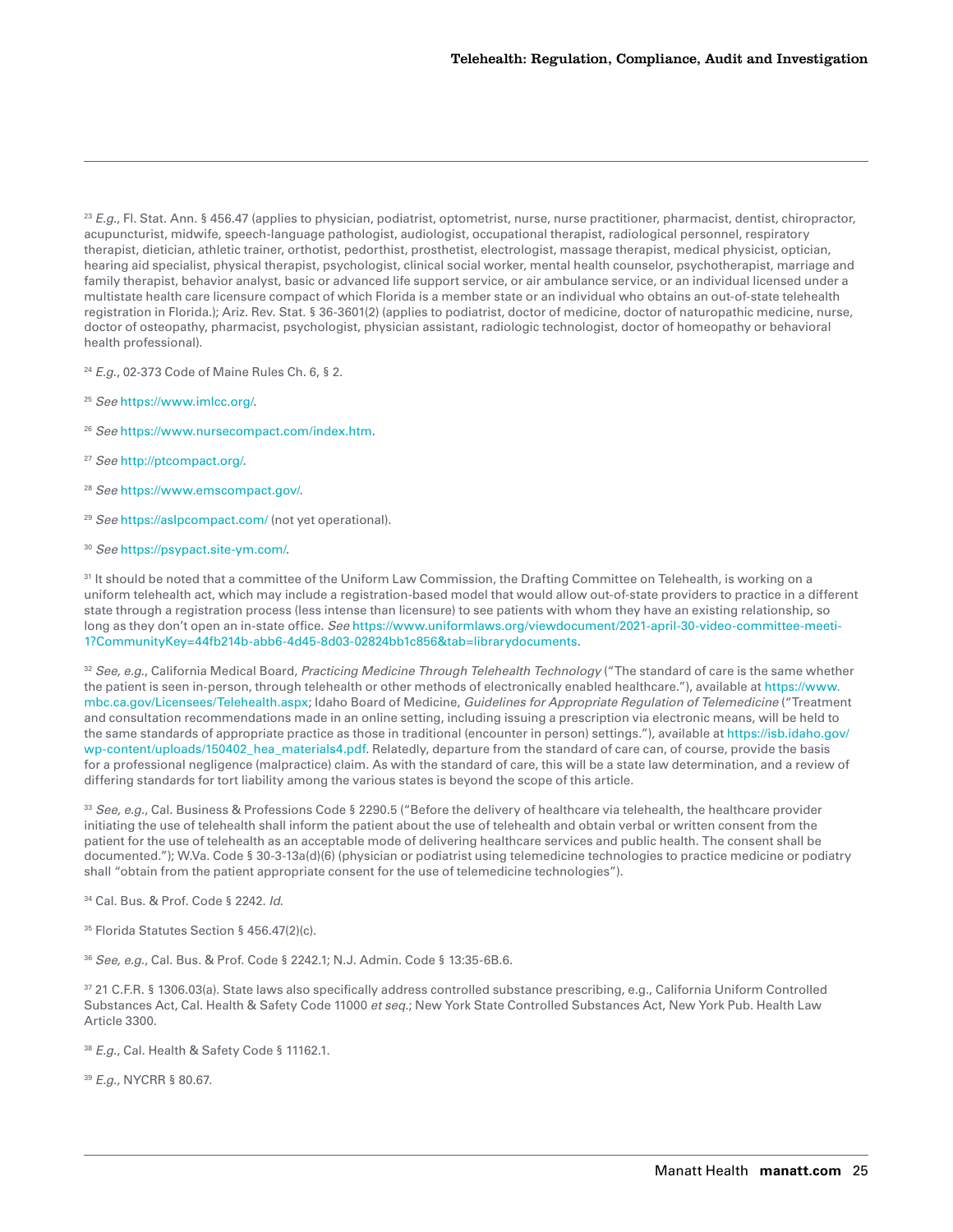<span id="page-25-0"></span><sup>40</sup> *E.g.*, Cal. Health & Safety Code § 11165.4(a)(1)(A)(i); N.Y. Public Health Law § 3343-a.2.

<sup>41</sup> The exceptions include, among others, that the patient is in a hospital or clinic registered with the DEA, in the physical presence of a practitioner, and others that do not include a situation in which the patient is at home and the physician sees the patient remotely via telehealth technology. *See* 21 U.S.C. 802(54). The exceptions do facilitate the use of telemedicine for medication assisted treatment of opioid addition; see Drug Enforcement Administration, *Use of Telemedicine While Providing Medication Assisted Treatment (MAT)*, available at [https://www.samhsa.gov/sites/default/files/programs\\_campaigns/medication\\_assisted/telemedicine-dea-guidance.pdf.](https://www.samhsa.gov/sites/default/files/programs_campaigns/medication_assisted/telemedicine-dea-guidance.pdf)

 $42$  As of March 16, 2020, and continuing for as long as the HHS Secretary's designation of a public health emergency remains in effect, DEA-registered practitioners in all areas of the United States may issue prescriptions for all schedule II–V controlled substances to patients for whom they have not conducted an in-person medical evaluation, provided all of the following conditions are met: the prescription is issued for a legitimate medical purpose by a practitioner acting in the usual course of his/her professional practice; the telemedicine communication is conducted using an audiovisual, real-time, two-way interactive communication system; and the practitioner is acting in accordance with applicable federal and state laws. *See* DEA COVID-19 Information Page [\(https://www.](https://www.deadiversion.usdoj.gov/coronavirus.html) [deadiversion.usdoj.gov/coronavirus.html](https://www.deadiversion.usdoj.gov/coronavirus.html)).

<sup>43</sup> The Ryan Haight Act includes a requirement that any person who operates a website that fits within the definition of an "online pharmacy" must obtain from DEA a modification of its DEA pharmacy registration that expressly authorizes such online activity, and only DEA-registered pharmacies are eligible under the act to obtain such a modification of registration. The act prohibits all controlled substance activities by "online pharmacies" except those expressly authorized by the act. A consequence of this requirement is that non-DEA-registered pharmacies are prohibited from operating online pharmacies. A pharmacy that has obtained such a modification of its registration may not operate as an online pharmacy unless it has notified DEA of its intent to do so and its website contains certain declarations designed to provide clear assurance that it is operating legitimately and in conformity with the act. *See* [https://](https://www.deadiversion.usdoj.gov/fed_regs/rules/2020/fr0930_2.htm) [www.deadiversion.usdoj.gov/fed\\_regs/rules/2020/fr0930\\_2.htm.](https://www.deadiversion.usdoj.gov/fed_regs/rules/2020/fr0930_2.htm)

<sup>44</sup> *E.g.*, Cal. Health & Safety Code §§ 11000 *et seq.*; Wash. Rev. Code 69.50 *et seq.*; New York Pub. Health Law, Ch. 45, Art. 33.

<sup>45</sup> *E.g.*, La. Admin Code, tit. 46, Pt XLV, § 7513.C.3; W. Va. Code § 30-3-13a(g)(1); Ohio Admin. Code § 4731-11-09(A), (D).

<sup>46</sup> *E.g.*, Nevada (N.R.S. § 639.23535); Pennsylvania (35 Penn. Stat. § 780-111); California (Business and Professions Code § 688, effective Jan. 1, 2022).

47 42 C.F.R. § 423.160(a)(5). Compliance actions against those not in compliance with this requirement will commence January 1, 2022. *Id.*

48 Cal. Business & Professions Code § 4170 (dangerous drugs); Arizona Rev. Statutes 32-1491; (Rev. Code Wash. 69.50.308(j) (controlled substances); Cal. Health & Safety Code § 11154(a) (controlled substances).

<sup>49</sup> *E.g.*, Arizona Rev. Statutes § 32-1961.01.

<sup>50</sup> *E.g.*, California (Bus. & Prof. Code § 4112); Iowa (I.C.A. § 155A.13A).

<sup>51</sup> *E.g.*, Kentucky Rev. Stat. § 315.0351(1)(g).

52 42 U.S.C. 263a.

53 42 U.S.C. § 263a(p); 42 C.F.R. § 493.553.

<sup>54</sup> *See* CMS, List of Exempt States Under the Clinical Laboratory Improvement Amendments [\(https://www.cms.gov/Regulations-and-](https://www.cms.gov/Regulations-and-Guidance/Legislation/CLIA/Downloads/ExemptStatesList.pdf)[Guidance/Legislation/CLIA/Downloads/ExemptStatesList.pdf](https://www.cms.gov/Regulations-and-Guidance/Legislation/CLIA/Downloads/ExemptStatesList.pdf)).

<sup>55</sup> *See* <https://www.cms.gov/Regulations-and-Guidance/Legislation/CLIA/Downloads/CLIASA.pdf>.

<sup>56</sup> *See* CMS, Direct Access Testing (DAT) and the Clinical Laboratory Improvement Amendments (CLIA) Regulations [\(https://www.cms.](https://www.cms.gov/Regulations-and-Guidance/Legislation/CLIA/Downloads/directaccesstestingpdf.pdf) [gov/Regulations-and-Guidance/Legislation/CLIA/Downloads/directaccesstestingpdf.pdf](https://www.cms.gov/Regulations-and-Guidance/Legislation/CLIA/Downloads/directaccesstestingpdf.pdf)) ("CLIA authorizes regulation of laboratories that conduct testing, not the individuals who order the tests or receive test results."

<sup>57</sup> [https://www.aacc.org/cln/articles/2020/march/direct-access-testing.](https://www.aacc.org/cln/articles/2020/march/direct-access-testing)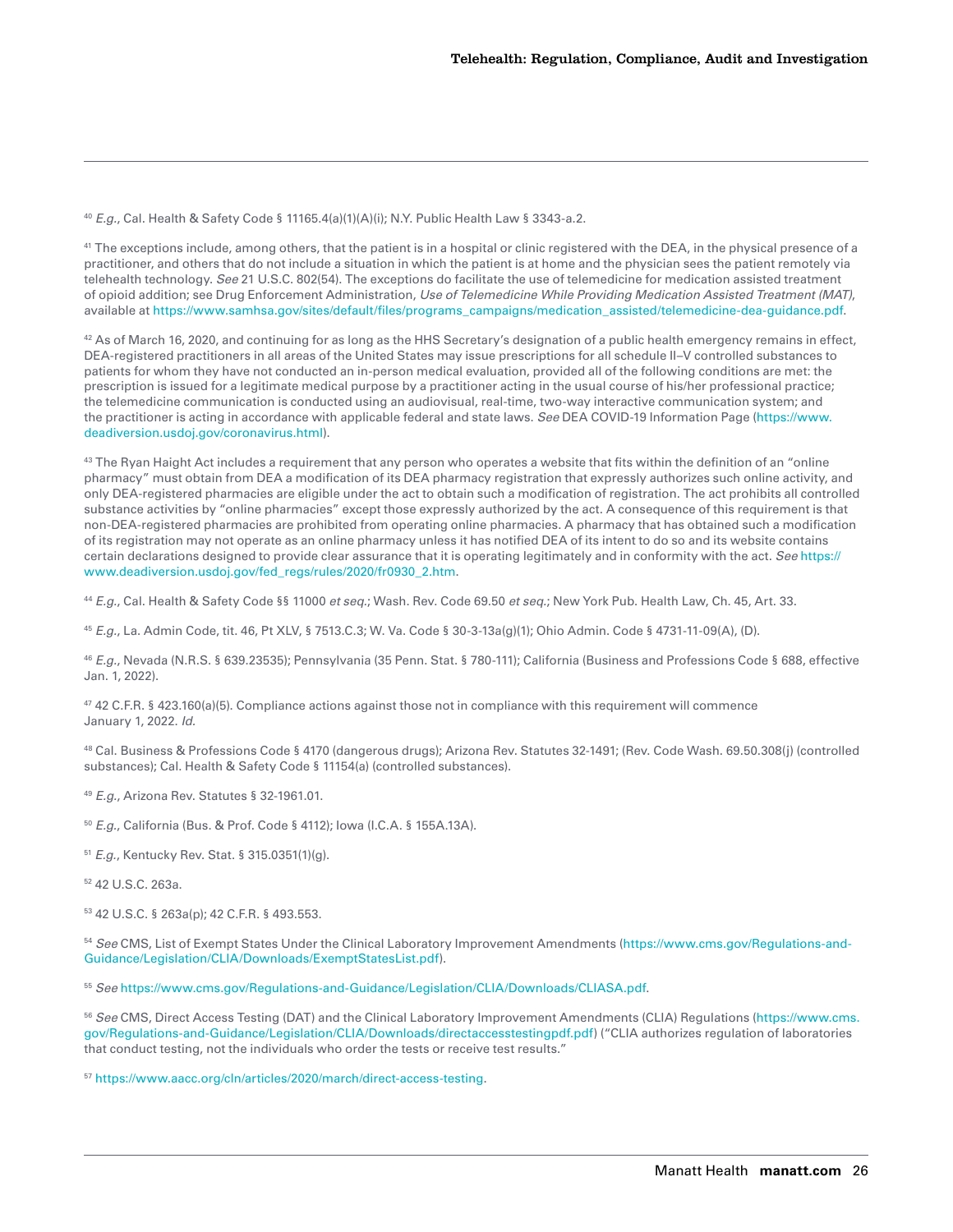<span id="page-26-0"></span>58 45 C.F.R., Subchapter C.

<sup>59</sup> *See* 45 C.F.R. § 164.308(a)(1).

60 45 C.F.R. § 160.203(b); 45 C.F.R. § 164.520(b)(1)(ii)(C).

<sup>61</sup> *See* [https://gdpr-info.eu/.](https://gdpr-info.eu/)

62 42 U.S.C. § 12101 *et seq.*

<sup>63</sup> 42 U.S.C. § 12181(7)(F) (including within the definition of "public accommodation with respect to which the ADA applies" "a ... pharmacy, … professional office of a health care provider, hospital, or other service").

64 42 U.S.C. 18116.

65 45 C.F.R. § 92.1 *et seq.* (prohibiting discrimination under, inter alia, any health program or activity receiving federal financial assistance on the grounds prohibited under the ADA.

66 42 U.S.C. § 12188; 42 U.S.C. § 2000a-3; 28 C.F.R. § 36.501.

67 42 C.F.R. § 482.22(a)(3):

"When telemedicine services are furnished to the hospital's patients through an agreement with a distant-site hospital, the governing body of the hospital whose patients are receiving the telemedicine services may choose, in lieu of the [Medicare rule credentialing requirements], to have its medical staff rely upon the credentialing and privileging decisions made by the distant-site hospital when making recommendations on privileges for the individual distant-site physicians and practitioners providing such services, if the hospital's governing body ensures, through its written agreement with the distant-site hospital, that all of the following provisions are met:

(i) The distant-site hospital providing the telemedicine services is a Medicare-participating hospital.

(ii) The individual distant-site physician or practitioner is privileged at the distant-site hospital providing the telemedicine services, which provides a current list of the distant-site physician's or practitioner's privileges at the distant-site hospital.

(iii) The individual distant-site physician or practitioner holds a license issued or recognized by the State in which the hospital whose patients are receiving the telemedicine services is located.

(iv) With respect to a distant-site physician or practitioner, who holds current privileges at the hospital whose patients are receiving the telemedicine services, the hospital has evidence of an internal review of the distant-site physician's or practitioner's performance of these privileges and sends the distant-site hospital such performance information for use in the periodic appraisal of the distant-site physician or practitioner. At a minimum, this information must include all adverse events that result from the telemedicine services provided by the distant-site physician or practitioner to the hospital's patients and all complaints the hospital has received about the distant-site physician or practitioner."

#### 68 42 C.F.R. § 482.22(a)(4):

"When telemedicine services are furnished to the hospital's patients through an agreement with a distant-site telemedicine entity, the governing body of the hospital whose patients are receiving the telemedicine services may choose, in lieu of the [Medicare rule credentialing requirements], to have its medical staff rely upon the credentialing and privileging decisions made by the distant-site telemedicine entity when making recommendations on privileges for the individual distant-site physicians and practitioners providing such services, if the hospital's governing body ensures, through its written agreement with the distant-site telemedicine entity, that the distant-site telemedicine entity furnishes services that, in accordance with § 482.12(e), permit the hospital to comply with all applicable conditions of participation for the contracted services. The hospital's governing body must also ensure, through its written agreement with the distant-site telemedicine entity, that all of the following provisions are met:

(i) The distant-site telemedicine entity's medical staff credentialing and privileging process and standards at least meet the standards at § 482.12(a)(1) through (a)(7) and § 482.22(a)(1) through (a)(2).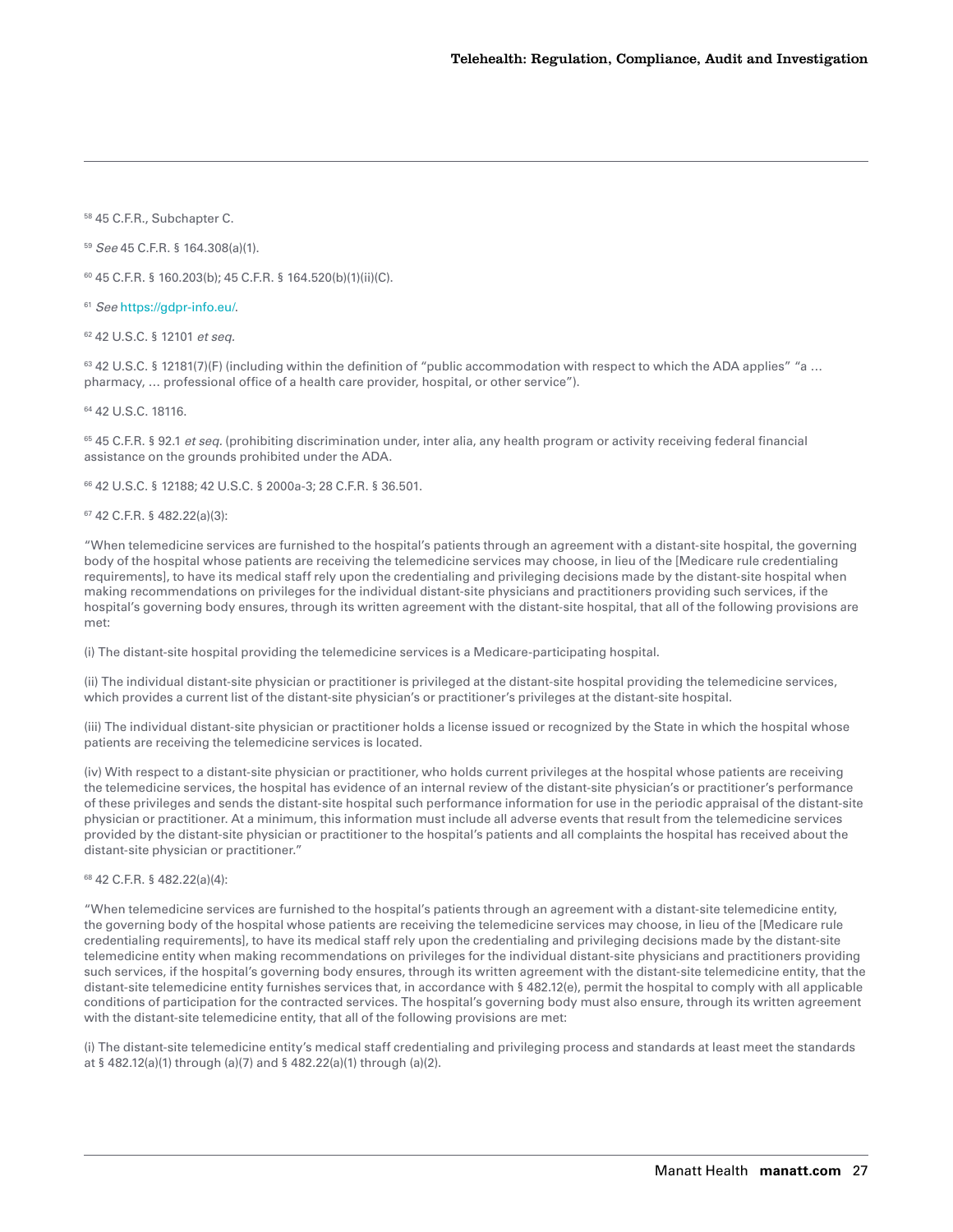<span id="page-27-0"></span>(ii) The individual distant-site physician or practitioner is privileged at the distant-site telemedicine entity providing the telemedicine services, which provides the hospital with a current list of the distant-site physician's or practitioner's privileges at the distant-site telemedicine entity.

(iii) The individual distant-site physician or practitioner holds a license issued or recognized by the State in which the hospital whose patients are receiving such telemedicine services is located.

(iv) With respect to a distant-site physician or practitioner, who holds current privileges at the hospital whose patients are receiving the telemedicine services, the hospital has evidence of an internal review of the distant-site physician's or practitioner's performance of these privileges and sends the distant-site telemedicine entity such performance information for use in the periodic appraisal of the distant-site physician or practitioner. At a minimum, this information must include all adverse events that result from the telemedicine services provided by the distant-site physician or practitioner to the hospital's patients, and all complaints the hospital has received about the distant-site physician or practitioner."

<sup>69</sup> See TJC Accreditation Manual for Hospitals, July 1, 2021, MS.13.01.01 and MS.13.01/03.

<sup>70</sup> *See* 42 U.S.C. § 1320a-7b(b).

<sup>71</sup> *See* 42 C.F.R. 1003.102(b)(13).

<sup>72</sup> *E.g.*, Cal. Business & Prof. Code § 650.

<sup>73</sup> *E.g.*, Col. Rev. Stat. § 24-31-809; W.Va. Code § 9-7-5.

74 42 U.S.C. § 1395nn. Designated health services include clinical laboratory services; physical therapy, occupational therapy and outpatient speech-language pathology services; radiology and certain other imaging services; radiation therapy services and supplies; DME and supplies; parenteral and enteral nutrients, equipment and supplies; prosthetics, orthotics, and prosthetic devices and supplies; home health services; outpatient prescription drugs; and inpatient and outpatient hospital services.

<sup>75</sup> *E.g.*, Cal. Business & Professions Code § 650.01; Oh. Rev. Code §§ 4731.65-71.

76 42 U.S.C. § 1320a–7a(a)(5).

77 42 C.F.R. § 1003.1010.

78 42 C.F.R. § 1003.110 (definition of "remuneration").

<sup>79</sup> *Id.*

80 31 U.S.C. §§ 3729-3733.

81 The per claim civil penalty is "not less than \$5,000 and not more than \$10,000, as adjusted by the Federal Civil Penalties Inflation Adjustment Act of 1990 (28 U.S.C. 2461 ... Public Law 104–410." 31 U.S.C. § 3729(a)(1). For civil penalties assessed after June 19, 2020, the range per claim is \$11,665 to \$23,331. 85 Fed. Reg. 37004, 37006 (DOJ Final Rule, 6/19/2020).

<sup>82</sup> *E.g.*, Cal. Government Code §§ 12650 *et seq.*; New York State Finance Law Section §§ 187 *et seq.*

83 See generally Examining Fee Splitting Statutes in the Context of Value-Based Healthcare, Manatt Health Update, June 22, 2015, available at [https://www.manatt.com/insights/newsletters/health-update/examining-fee-splitting-statutes-in-the-context-of.](https://www.manatt.com/insights/newsletters/health-update/examining-fee-splitting-statutes-in-the-context-of)

84 42 C.F.R. § 410.78(b)(4).

85 42 C.F.R. § 410.78(b)(3).

86 Cal. Welfare & Institutions Code § 14132.72(e).

87 42 C.F.R. § 410.78(b)(2).

88 *See* Cal. Welfare & Institutions Code § 14132.72 and California Business & Professions Code § 2290.5(a)(3).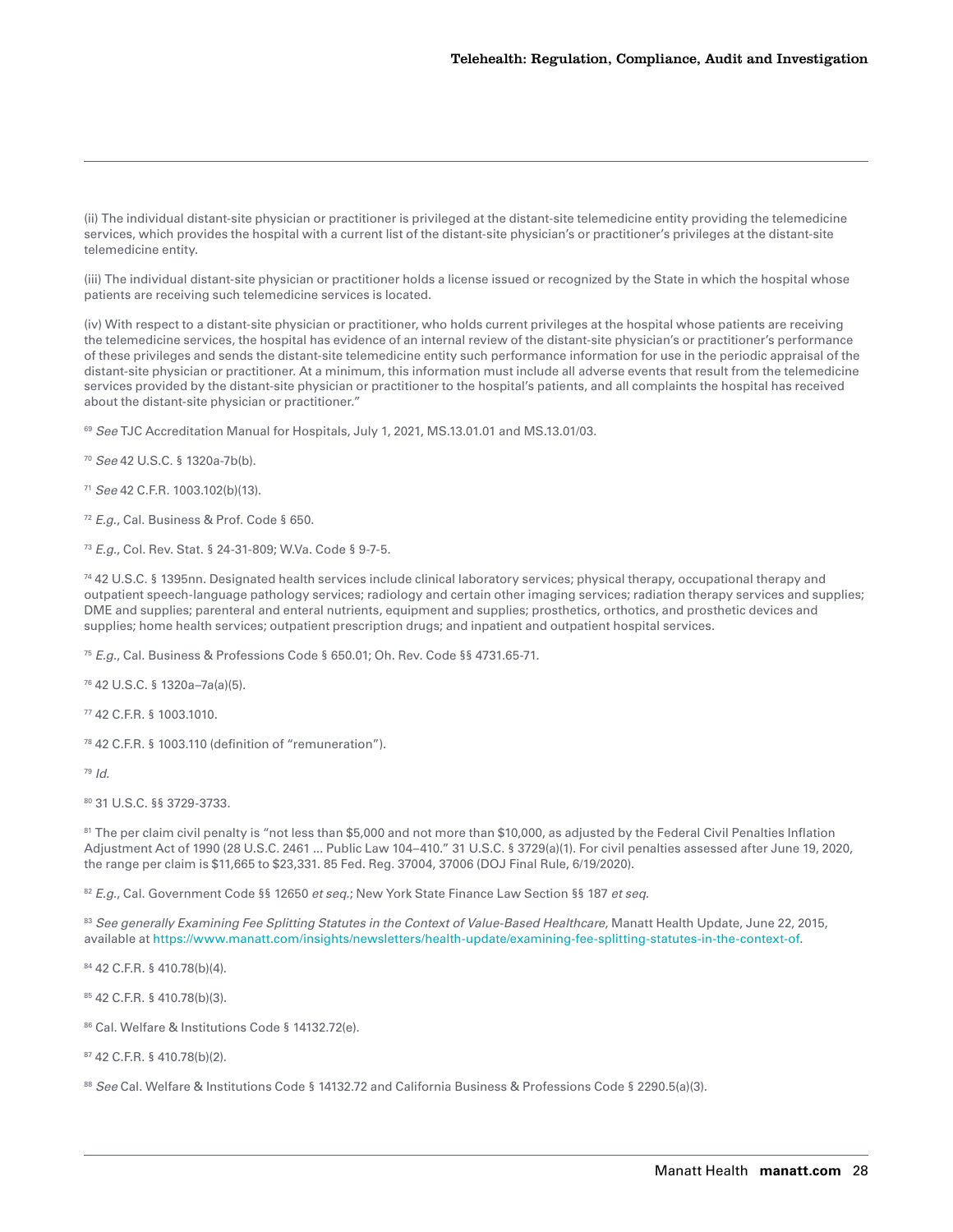<span id="page-28-0"></span><sup>89</sup> *See* <https://www.cms.gov/Medicare/Medicare-General-Information/Telehealth/Telehealth-Codes>.

<sup>90</sup> *See* 85 Fed. Reg. 84532 (Dec. 28, 2020).

<sup>91</sup> *See* Cal. Business & Professions Code § 2400.

92 *See* N.Y. State Department of Education, Memorandum to the Members of the Board of Regents, "Corporate Practice of the Professions," June 26, 1998 ("it is clear that business corporations cannot hire a licensee to provide professional services because the law neither authorizes such action nor provides an exemption.") (<http://www.op.nysed.gov/corp/corppractice.htm#>).

93 For example, decisions and activities such as scheduling, contracting, setting rates, and hiring and management of nonclinical personnel may implicate CPOM restrictions. *See, e.g.*, 92 Ops.Cal.Atty.Gen. 56 (2009); "A.G. Schneiderman Announces Settlement With Aspen Dental Management That Bars Company From Making Decisions About Patient Care In New York Clinics," available at <https://ag.ny.gov/press-release/2015/ag-schneiderman-announces-settlement-aspen-dental-management-bars-company-making>.

<sup>94</sup> *See, e.g.*, California Health & Safety Code § 1345(f) (Health care service plan (i.e., regulated entity) is "any person who undertakes to arrange for the provision of healthcare services to subscribers or enrollees, or to pay for or to reimburse any part of the cost for those services, in return for a prepaid or periodic charge paid by or on behalf of the subscribers or enrollees.").

<sup>95</sup> *See, e.g.*, Idaho Statutes § 39-9201 *et seq.*; Montana Senate Bill 101 (effective October 1, 2021); Utah Code § 31A-4-106.5; Rev. Code Wash. § 48.150.060.

<sup>96</sup> *See* Ore. Rev. Stat. § 735.500.

97 United States Sentencing Guidelines (USSG), § 8B2.1, available at [https://guidelines.ussc.gov/gl/%C2%A78B2.1.](https://guidelines.ussc.gov/gl/%C2%A78B2.1)

<sup>98</sup> [https://oig.hhs.gov/compliance/compliance-guidance/index.asp.](https://oig.hhs.gov/compliance/compliance-guidance/index.asp)

<sup>99</sup> *New York Cent. & Hudson River R.R. Co. v. United States*, 212 U.S. 481, 493 (1909); *United States v. Singh*, 518 F.3d 236, 249–50 (4th Cir. 2008); *United States v. Potter*, 463 F.3d 9, 25 (1st Cir. 2006); *United States v. Jorgensen*, 144 F.3d 550, 560 (8th Cir. 1998); *United States v. Sun-Diamond Growers*, 138 F.3d 961, 970 (D.C. Cir. 1998), *aff'd*, 526 U.S. 398 (1999).

<sup>100</sup> While outside the scope of this article, the U.S. Department of Justice has developed a series of factors, commonly called the McNulty/Filip factors, to guide the exercise of this wide prosecutorial discretion in deciding whether to charge corporations and what type of resolution to seek, whether pre- or post-indictment. *See* [https://www.justice.gov/jm/jm-9-28000-principles-federal-prosecution](https://www.justice.gov/jm/jm-9-28000-principles-federal-prosecution-business-organizations#9-28.300)[business-organizations#9-28.300.](https://www.justice.gov/jm/jm-9-28000-principles-federal-prosecution-business-organizations#9-28.300)

101 USSG §§ 8B2.1, 8C2.5(f) and 8C2.8(11).

<sup>102</sup> [https://www.justice.gov/jm/jm-9-28000-principles-federal-prosecution-business-organizations.](https://www.justice.gov/jm/jm-9-28000-principles-federal-prosecution-business-organizations)

<sup>103</sup> [https://www.justice.gov/criminal-fraud/page/file/937501/download.](https://www.justice.gov/criminal-fraud/page/file/937501/download)

<sup>104</sup> While not stated explicitly, there is a sense that the Yates memo emerged as a result of criticism of the Obama-era DOJ for not holding individuals to account for the 2008–09 financial crisis.

<sup>105</sup> Indeed, outside auditors will often engage in a deep review of the internal investigation, starting with the qualifications and experience of the investigative team, moving to the email collection and review, and finally to a review of the facts developed and conclusions reached.

<sup>106</sup> *See, e.g.*, *United States v. Credit Suisse AG*, Crim. No. 1:14-CR-188 (EDVA, 5/19/2014) (Swiss bank's failure to interview key witnesses and preserve documents after being put on notice of a variety of investigations into the use of foreign banks by U.S. citizens to escape tax obligations resulted in denial of cooperation credit and guilty plea). Plea agreement available at [https://www.](https://www.justice.gov/iso/opa/resources/6862014519191516948022.pdf) [justice.gov/iso/opa/resources/6862014519191516948022.pdf](https://www.justice.gov/iso/opa/resources/6862014519191516948022.pdf) and agreed statement of facts at [https://www.justice.gov/iso/opa/](https://www.justice.gov/iso/opa/resources/3852014519191527936665.pdf) [resources/3852014519191527936665.pdf](https://www.justice.gov/iso/opa/resources/3852014519191527936665.pdf).

107 18 U.S.C. § 1519 (knowing destruction of documents with intent to impede any federal investigation is a felony).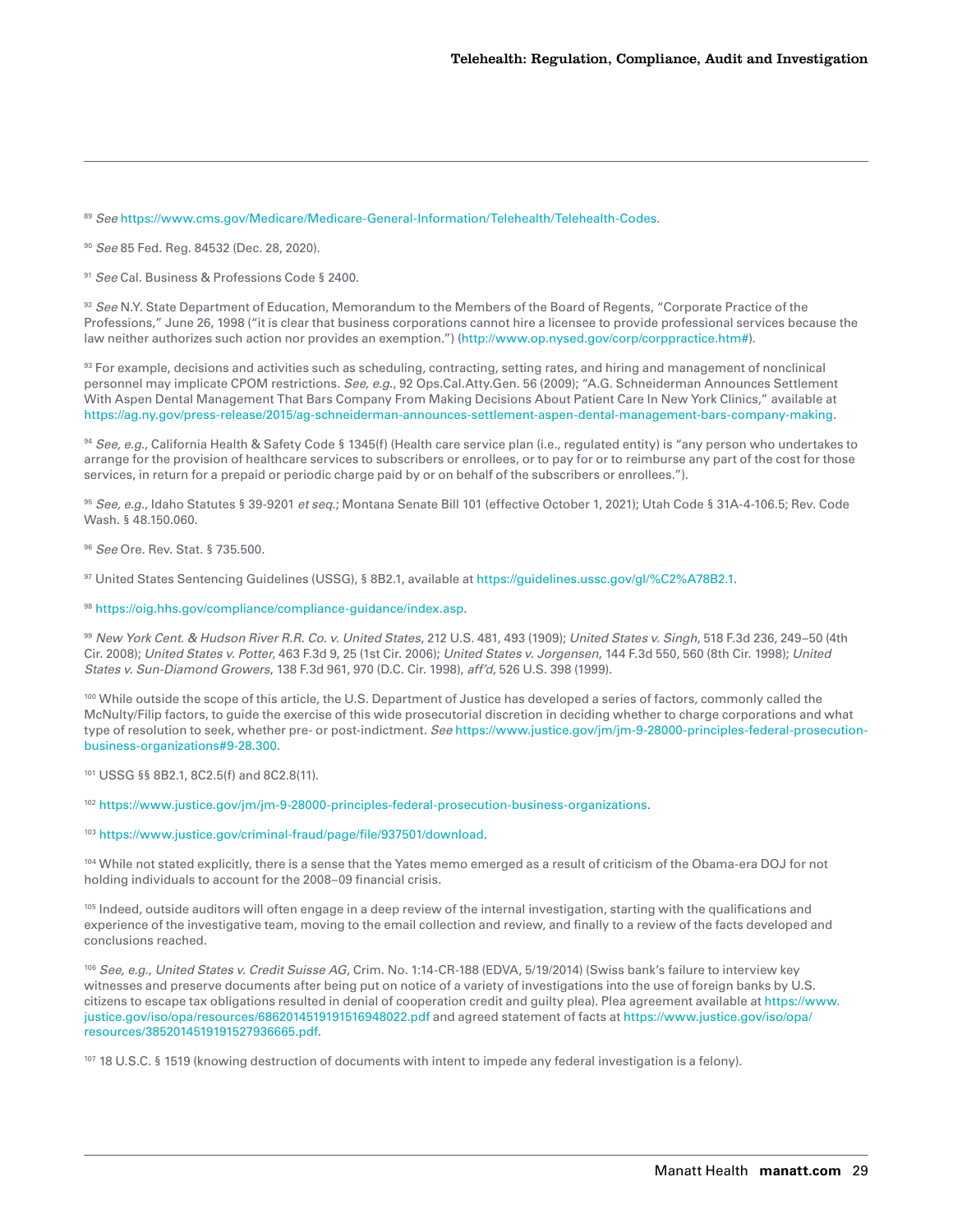<span id="page-29-0"></span><sup>108</sup> The review process should include an identification of key issues that the documents relate to and should flag any key or "hot" documents.

<sup>109</sup> *Upjohn Co. v. United States*, 449 U.S. 383 (1981).

<sup>110</sup> The *Upjohn* warnings or admonitions are typically delivered verbally and then documented consistently in the MOI.

111 If the witness has or is likely to retain counsel, an exception should be noted for discussions with counsel.

112 The government has made clear that by seeking a waiver of the attorney-client privilege, the government is only seeking **facts** from the business organization, and not legal advice that may have been provided. Justice Manual at § 9-28.710.

113 In May 2019, the government reinforced these principles in guidance issued to DOJ components handling False Claims Act investigations and proceedings. Justice Manual § 4-4.112.